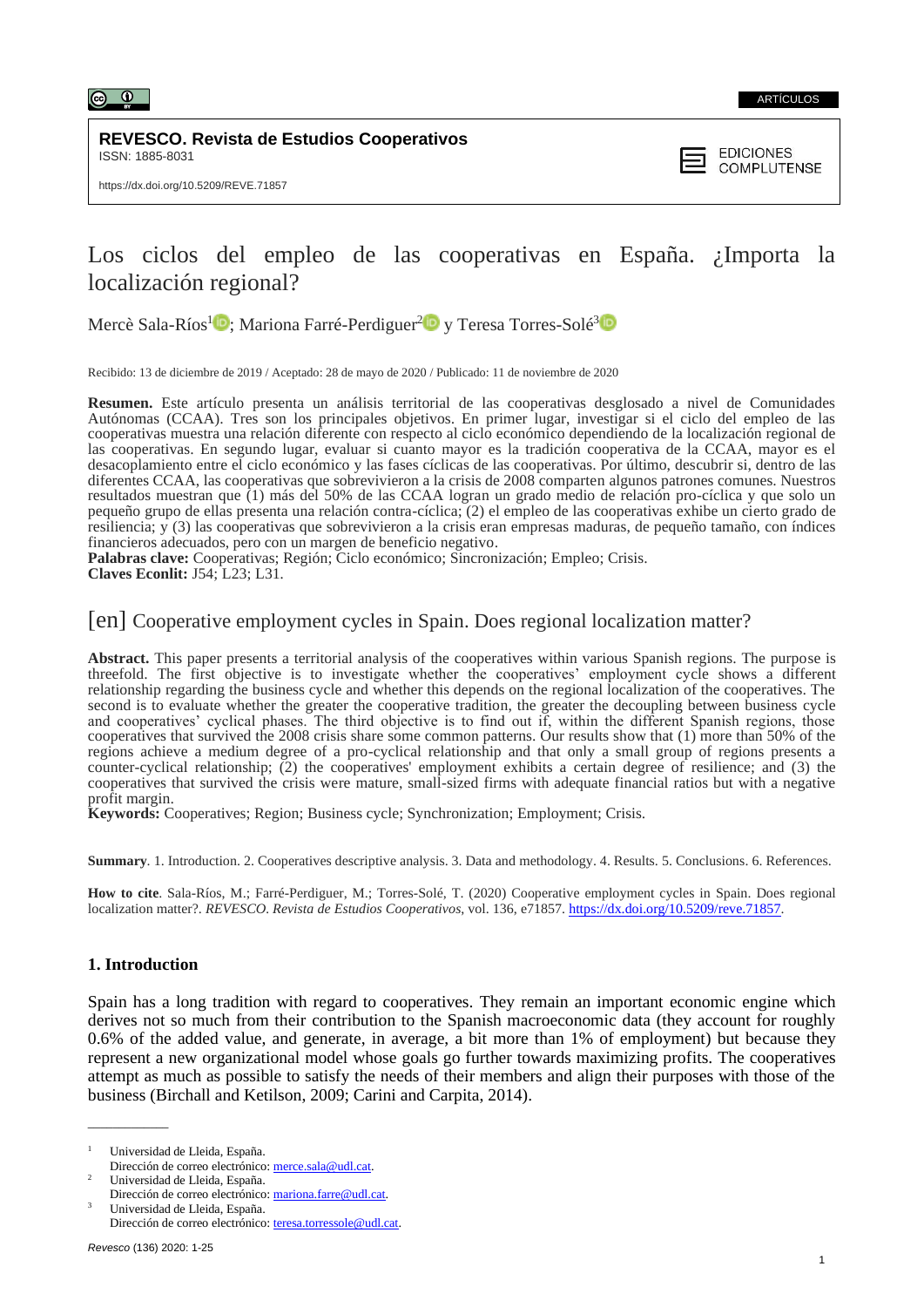$\overline{\phantom{a}}$ 

We can find a great amount of literature that stresses the higher resilience of the cooperatives rather than capitalist companies, particularly in times of crisis. Various pieces of scholarship, such as the work of Basterretxea and Storey (2018); Fusco and Migliaccio (2018); Musson and Rousselière (2018), review several studies that confirm that employee ownership yields positive effects in terms of satisfaction and motivation, which would improve productivity and commitment.<sup>4</sup> In the face of economic shocks, employees are more accepting towards changes in their work conditions, and more willing to find ways to reduce costs and to enhance their relationship with their customers. These measures would be necessary to increase cooperatives' chances of survival and to maintain their employment levels.

The greater flexibility of cooperatives to adjust via hours worked rather than number of workers confers greater labour stability and, together with elements such as gender equality, non-discrimination and inclusion, increases the quality of employment (Calderón and Calderón, 2012; Roelants, Dovgan, Eum and Terrasi, 2012). The larger stability in the work facilitates investment in human capital and the improvement of the skills of the workers, which in turn leads to good results of the company (Park, Kruse, and Sesil, 2004). On the other hand, it is observed that their decision-making strategies are more likely to introduce opportunities for the incorporation of employment input and to seek a balance between human capital and business opportunities (Lampel, Bhalla, and Jha, 2014). Cooperatives are more selective at the time of hiring and more reluctant at the time of firing, which reduces the incentive to expand operations simply to take advantage of the opportunities of the expansive phases, but also makes them less vulnerable to contractions (Díaz and Marcuello, 2010; Lampel, Bhalla, and Jha, 2012; Román, 2014). These facts could confirm the existence of counter-cyclical behaviour of the cooperatives' employment with respect to the business cycle.<sup>5</sup>

In relation to this, there are two important fields that deserve to be analysed. Firstly, there is a large consensus about the fact that cooperatives' employment resilience differs according to their geographic location (Borda-Rodríguez, Johnson, Shaw and Vicari, 2016; Costa and Carini, 2016; Fakhfakh, Perotin, and Gago, 2012; Musson and Rousselière, 2018; Soboh, Lansink, and Van Dijk, 2014). In this sense, some papers suggest that the resilience of the cooperatives is better than other companies' models in territories with a long cooperative tradition, such as Spain (Díaz-Foncea and Marcuello, 2015; Roelants et al., 2012).

Secondly, studies such as those by Cantanero, González-Loureiro, and Puig (2017), Musson and Rousselière (2018), Sala-Ríos, Torres-Solé, and Farré-Perdiguer (2018), and Sala Rios, Torres Solé, and Farré Perdiguer (2015) demonstrate that the 2008 crisis increased the pro-cyclical link between cooperatives' employment and the business cycle. The intensity of the crisis and its systemic character undermined the reasons that position cooperative employment as better able to deal with downturns.

This paper is related to both fields and has three main objectives. The first is to investigate if cooperatives' employment cycles demonstrate different relationships with respect to the business cycle depending on the regional localization of cooperatives. The second is to analyse whether the greater the cooperative tradition, hereafter referred to as "cooperative culture", the greater the decoupling between business cycle and cooperatives' cyclical phases. Finally, if, as the literature states, the 2008 crisis implied that cooperatives became more sensitive to the business cycle, we want to analyse what factors helped cooperatives to survive. The objective is to find out if in the different Spanish regions, those cooperatives that survived show common patterns in their economic, financial, internal and locational features.

These objectives will allow to draw conclusions on how the greater cooperative tradition of a region could explain the greater or lower degree of synchronization between the cooperatives' employment cyclical phases and the business cycle. Likewise, since the crisis of 2008 is within the analysis period and, according to Sala Rios et al. (2015), the cooperatives' employment succumbed to its depth, the regional cyclical phases that we will identify, will enable to analyse the degree of idiosyncrasy or homogeneity showed among regions in this crisis period.

We contribute to the existing literature by supplying an accurate overhaul of the Spanish cooperatives at the regional level that has not yet been performed. We introduce territoriality as a determinant factor of the analysis. We also add different knowledge to the existing literature. First, we are going to deduce whether different cyclical behaviours exist depending on the regional cooperatives' localization. Second, we are going to find out the extent to which the long Spanish cooperative tradition matters to achieving a countercyclical behaviour. Third, we adopt the cluster analysis method to infer clusters that define the regional homogeneities and divergences relating to the cooperatives that survived the profoundest recession within our period of study.

Other research has pointed out the neutral or negative effects of the cooperative model. Basterretxea and Storey (2018) perform a literature review.

<sup>5</sup> A review of the relationship between cooperatives' employment cycles and business cycles in Spain is available in the work of Suárez and Torné (2018).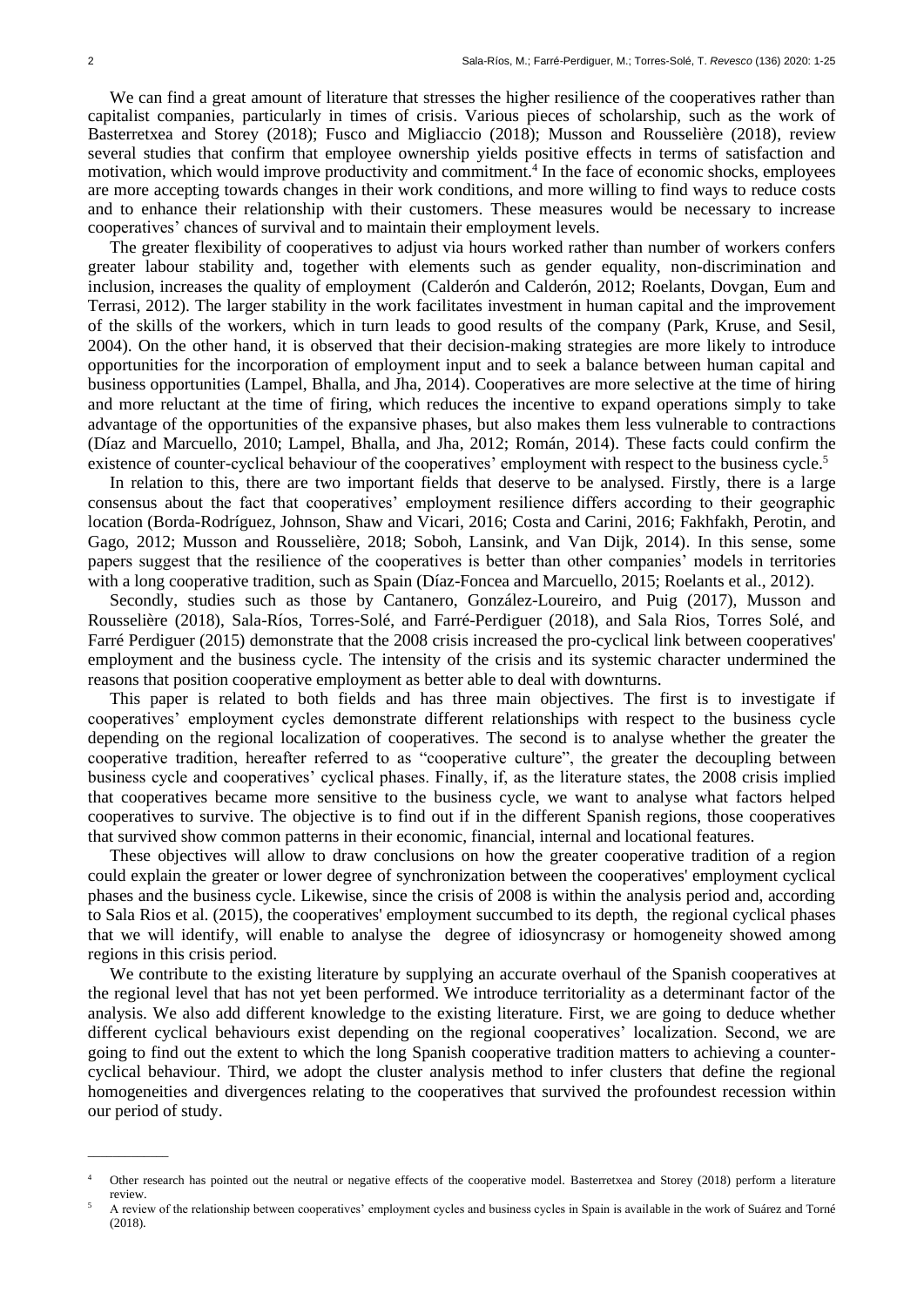The paper is organized as follows. Section 2 outlines a descriptive analysis of Spanish cooperatives. Section 3 describes the data used and the study methodology. Section 4 presents the results. We conclude in section 5.

#### **2. Cooperatives descriptive analysis**

The Spanish economy's long cooperative tradition dates back to the guilds of merchants that sought to support and help each other protect themselves. In the mid-19th century, cooperatives were established throughout the Spanish territory. In the early 1930s the first statistics show that more than 500 cooperatives were created. In those years, the creation and expansion of agricultural cooperatives was linked to the influence of the Catholic cooperative movement. However, the arrival of the regime of Franco meant that cooperatives were under guardianship and were used as instruments of economic and social policy, especially agricultural ones. The 1950s saw a revival of cooperatives; the importance of these years is due in part to the Mondragon Cooperative Corporation, nowadays one of the largest and most successful cooperative groups in the world (Bretos, Errasti, and Marcuello, 2018), which began its activity in the País Vasco region.

Throughout the 1960s and 1970s, the cooperative sector increased in importance, but they were still largely associated with the agricultural sector because cooperatives were not seen as a possible axis of industrial development (Díaz-Foncea and Marcuello, 2013; Morales, 2003). In those years, three regions stand out for having a concentration of more than 50% of the number of active cooperatives: these are Andalucía, Cataluña, and C. Valencia (Morales, 2003). The development of cooperatives in some regions was linked to the lack of a business model which undermined the capacity to develop business activity. The creation of cooperatives was seen as a way to industrialize the countryside without having to contribute large amounts of capital and with minimal risk. Regions such as Murcia or Castilla la Mancha are an example of this, which were especially focused on winegrowing cooperatives.

Over time, the number of cooperatives and the activities in which they were active expanded. In the early eighties, the growth of the European cooperative movement and measures of legislative and financial support granted cooperatives a significant role in the fight against unemployment. Morales (2003) distinguishes between three great cooperative models. The first were cooperatives that emerged from failed companies, especially in urban areas (phoenix bird). The second acted as subsidiary adjustment mechanisms to adapt capitalist companies to the economic situation (induced cooperatives). Finally, there were cooperatives that were created as the only option for depressed rural areas (symbolic cooperatives). In the mid-1980s, the European Union supposed the expansion of markets, reducing their relevance. The incorporation of Spain into the EEC had different sectorial impacts but, in general, agricultural cooperatives with greater exporting aptitude were those which adapted more quickly to European regulations (Román, 2014).

In the early 1990s, the economic downturn, legislative adjustment at the regional level, and a high dependence on government aid brought about a new increase in the number of cooperatives. In contrast, the economic expansion between 2000 and 2007 relegated the cooperative movement to the background. The 2008 crisis, which created millions of unemployed and growing social needs, brought cooperatives into the spotlight once again as an alternative to capitalist companies (Divar Garteiz-Aurrecoa, 2013). This evolution agrees with the fact that the creation of cooperatives is counter-cyclical; however, Pérotin (2006) points out that this behaviour is not so clear for the exit. Ben-Ner (1988) indicates that the counter-cyclical pattern exists despite being partially offset by the fact that cooperatives are also created in expansive phases and their survival could be vulnerable to contractions. There is no doubt that the issue deserves attention. In this sense, this study addresses the relationship between cooperatives and business cycles in Spain at the stage of expansion and subsequent crisis (2003–2019); the study's novelty is that we do so at the regional level. In order to improve the contextualization of the results and before dealing with the main objectives of the study, we present the main data of the cooperatives at the regional level.

Throughout the period 2003–2019, the variables that we examine present those fluctuations typical of a period of this length; however, they maintain the trend. It is for this reason, and to take into account the 2008 crisis (which is subject of study in this paper), that we present the data corresponding to a pre-crisis year (2005), a crisis year (2009), and a post-crisis year (2014). We begin the analysis with a general perspective based on the information provided by the average of these three years.

Table 1 shows that Andalucía and Cataluña provide roughly 40% of the number of cooperatives and added value (AV). These two regions plus C. Valencia comprise 54% of the workers. According to the data (average) of Table A1.1 in Appendix 1, Castilla y León has the lowest ratio of workers per cooperative (6) which implies small-sized cooperatives. By contrast, the highest ratio is obtained by C. Valencia (21). The figures from Navarra and País Vasco (20) also stand out – in País Vasco this is due to the idiosyncrasy granted by the Mondragon Cooperative Corporation.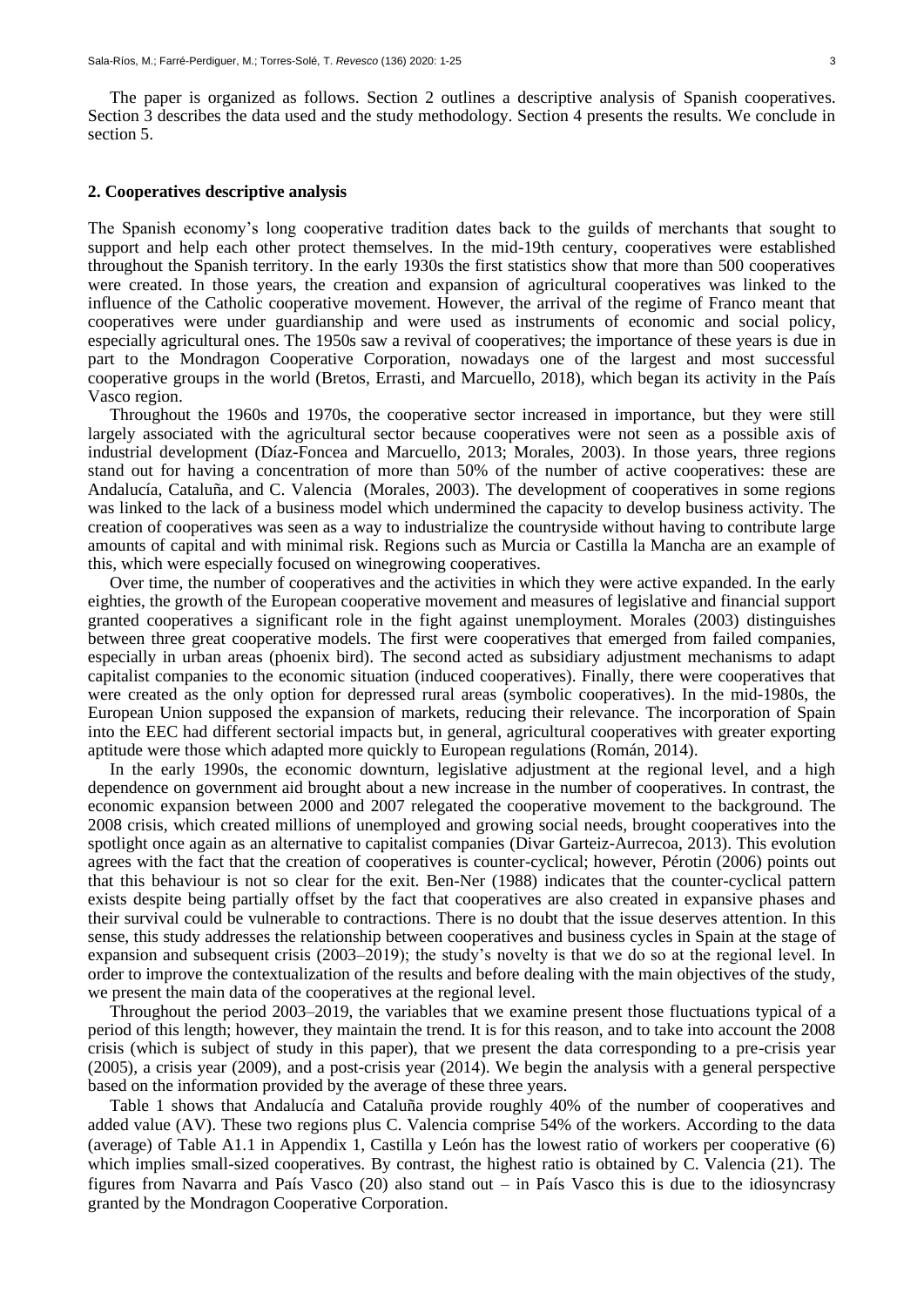|                         | Cooperatives $\overline{s^2}$ | <b>Sales figures</b> | <b>Added value (AV)</b> | <b>Employment</b> |
|-------------------------|-------------------------------|----------------------|-------------------------|-------------------|
| Andalucía               | 25.76                         | 25.17                | 21.93                   | 22.31             |
| Aragón                  | 3.45                          | 4.17                 | 2.96                    | 2.43              |
| Asturias                | 1.53                          | 1.46                 | 1.14                    | 1.24              |
| <b>Baleares</b>         | 0.86                          | 0.80                 | 0.88                    | 0.88              |
| Canarias                | 1.98                          | 2.89                 | 2.25                    | 2.43              |
| Cantabria               | 0.56                          | 0.46                 | 0.39                    | 0.50              |
| Castilla la Mancha      | 6.47                          | 5.28                 | 4.82                    | 4.43              |
| Castilla y León         | 7.15                          | 6.29                 | 5.26                    | 3.90              |
| Cataluña                | 14.10                         | 12.74                | 20.87                   | 12.96             |
| C. Valencia             | 10.66                         | 11.30                | 16.96                   | 19.03             |
| Extremadura             | 4.02                          | 4.45                 | 3.08                    | 2.48              |
| Galicia                 | 4.50                          | 6.17                 | 4.35                    | 3.07              |
| C. Madrid               | 5.26                          | 11.76                | 7.54                    | 5.65              |
| C. Murcia               | 6.14                          | 6.38                 | 6.84                    | 6.49              |
| Navarra <sup>3</sup>    | 1.30                          |                      |                         | 2.13              |
| País Vasco <sup>3</sup> | 5.53                          |                      |                         | 9.50              |
| La Rioja                | 0.73                          | 0.70                 | 0.72                    | 0.57              |

Table. 1. Percentage weight of each region of total Spain<sup>1</sup>

1. 2005-2009-2014 average

2. Number of quotation centres

3. The fiscal data of País Vasco and Navarra are excluded because they have a special regional regime that allows them to have an independent Spanish Tax Agency, so it is not possible to obtain their fiscal figures.

Source: Ministry Labour and Social Economy (MLSE) and own elaboration

Table A1.2 in Appendix 1 shows that, by economic sector, Andalucía and Castilla y León account for over 50% of the total primary sector cooperatives, while Andalucía, C. Valencia, and Murcia together have almost 80% of the employment. Related to other sectors, Andalucía and Cataluña show, in general, the greatest weight over the total, both for establishments and employment. It should be noted, however, that the industrial employment of País Vasco is attributable to the presence of Mondragon.

If we analyse the weight of each sector over the total of the region (Table A1.3 in Appendix 1), we can see that Castilla y León stands out in number of primary sector cooperatives, representing 41.31% of total, percentage that, for the Spanish economy as a whole is, approximately, 14%. La Rioja and Castilla la Mancha, with percentages of 42.03% and 37.20%, respectively, are well above the industry average of the Spanish economy as a whole (20%). Murcia juts out in construction (16.27%) and Baleares and Madrid in services (83.84% and 81.59%).

Regarding employment, Murcia and C. Valencia stand out above the total of the Spanish economy in the primary sector (33.28% and 29.28%), Navarra and La Rioja in industry (34.14% and 32.69%), Extremadura and Murcia in construction (8.17% and 6.86%), and, finally, Baleares and Madrid in the services sector (92.59% and 91.15% ). Although the cooperative movement does not take a leading role in these two regions, a certain ideological dimension linked to cooperative values is observed (Sabín, Fernández and Bandrés, 2013), which has led to the birth of cooperatives focused mainly on the service sector. This is because, on the one hand, Madrid has an important presence of administration and services and, on the other hand, because Baleares is a major tourist destination which requires a large number of service companies.

In the rest of the regions, we find a mismatch between the weight of the number of cooperatives and that of the workers. When centres stand out above the workers, this mismatch implies the existence of a high number of small cooperatives. This is especially significant in the Castilla y León primary sector and in the C. Valencia industry sector. In contrast, when workers stand out above the centres, this mismatch implies a larger average dimension of cooperatives. This would be the case for the service sector in most regions.

The analysis above conforms to the study by Pérez and Valiente (2017) which points out cooperatives' sectorial and regional diversity. As the authors state, major homogeneity is found in the services sector, even though it is not possible to argue that a behaviour-only pattern exists.

Table A1.1 in Appendix 1 shows the effects of the 2008 crisis. In 2014, there were more than 5,000 cooperatives and almost 24,000 workers less than when compared with 2005. Andalucía and Cataluña, two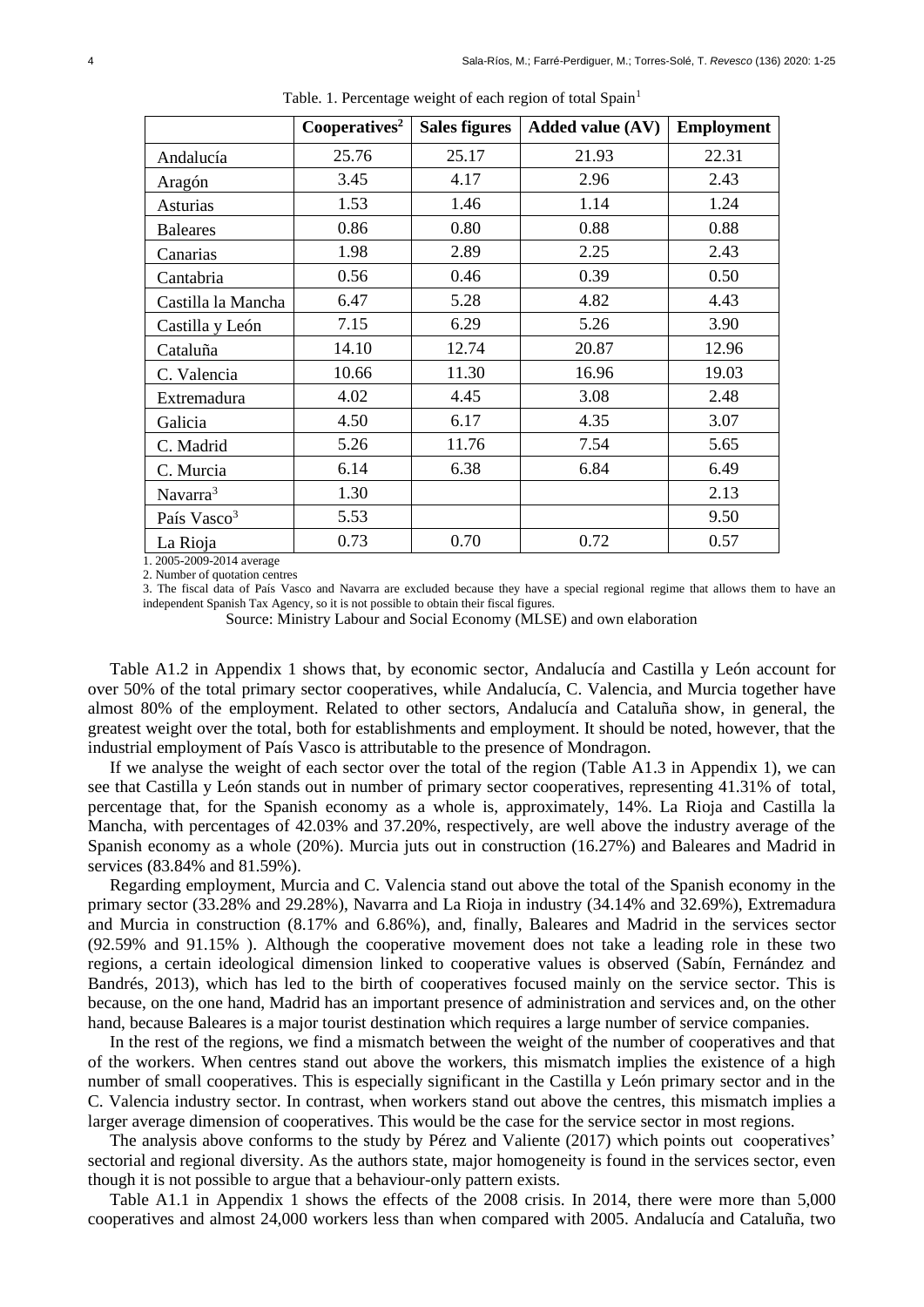regions with strong cooperative roots, were the ones where the number of establishments dropped the most (1,896 and 1,125, respectively). Employment fell more generally among the regions, although it should be emphasized that in Andalucía the number of workers decreased by more than 8,000, and in C. Valencia the number of workers decreased by more than 5,000. Catalonia was the region that lost the most sales and AV, which is an even more remarkable fact because in 2014 many regions had already recovered their pre-crisis values. The data of Table A1.1 in Appendix 1 shows that employment and establishments were the variables most sensitive to the crisis; in contrast, sales and AV better resisted the onslaught of the crisis.

## **3. Data and methodology**

#### **3.1. Data**

Throughout the study, the territorial breakdown used is the hierarchy of two NUTS levels established by [Eurostat](https://en.wikipedia.org/wiki/Eurostat) (NUTS-2), which means that we work with 17 Spanish regions: Andalucía; Aragón; Asturias; Baleares; Canarias; Cantabria; Castilla la Mancha; Castilla y León; Cataluña; C. Valencia; Extremadura; Galicia; C. Madrid; C. Murcia; Navarra; País Vasco; and La Rioja.<sup>6</sup>

In the fourth section, we approach the interactions between the fluctuations in cooperatives' employment and the Spanish business cycle during the period of 2003-1Q through 2019-1Q. The business cycle indicator is GDP in real terms. The employment corresponds to cooperatives' employees registered in the General Social Security Regime, and the Special Autonomous Regime is excluded. The sources of the data are the Spanish National Statistics Institute (INE) for GDP and the Ministry Labour and Social Economy (MLSE) for cooperatives' employment. Variables are at a quarterly frequency, seasonally adjusted, and in log levels.

The analysis of cooperatives that survived the 2008 crisis works with cooperatives active in 2014 – once the recession was over. The information is obtained from the Iberian Balance Analysis System (SABI) database. The initial sample included information of 6,343 active cooperatives. We cleaned the sample by removing cooperatives with irregularities (for example, missing values or negative sales values). After this filtering, we obtained information on 4,123 cooperatives.

### **3.2. Methodology**

\_\_\_\_\_\_\_\_\_\_\_\_\_

## **3.2.1. First objective: The relationship between the cooperatives' employment and business cycles**

Our first goal is to investigate whether there are significant (a-)symmetries between cooperatives' regional employment cycles and the business cycle. We do so in two steps. First, we identify the cyclical phases of the business cycle (GDP), the Spanish cooperatives' employment (CE) and the cooperatives' regional employment (CRE). Second, we analyse the level of synchronization between the GDP and CE/CRE.

Based on the pioneering work of Burns and Mitchell (1946), the cyclical phases of the business cycle can be identified via different approaches. Our study uses the deviation cycle approach (Lucas, 1977). The cyclical component is calculated as the deviation of the original series with respect to the trend using the Hodrick-Prescott filter (HP). The cyclical component fluctuations determine the cycle and its turning points: peaks (P) and troughs (T). We identify two phases in the cycle: expansion and contraction.

Different methodologies are available to identify turning points. Our study is based on one of the most widely used methodologies, namely, the Bry and Boschan (1971) algorithm. We work with the adaptation of Harding and Pagan (2002) for quarterly data. The software employed is known as BUSY, and was developed by the European Commission (Fiorentini and Planas, 2003).

The number of months separating the peak and the subsequent trough (trough and peak) is defined as the contraction (expansion) duration. The amplitude of the expansion (contraction) approaches the gains (losses) of the production/employment, and it is calculated as the percentage change between the value of the cyclical component in the peak (trough) and the value in the previous trough (peak).

To analyse the synchronization between business cycle and CE/CRE, we hypothesized that cooperatives show different relationships with respect to the business cycle depending on their regional localization. We perform the analysis using three different methodologies.

The first one is the Cohen's kappa coefficient  $(K)$ . It allows us to measure the degree of agreement between categorical data. The formula for two raters is:

We do not include Ceuta and Melilla because cooperatives are not significant, and this could distort certain results.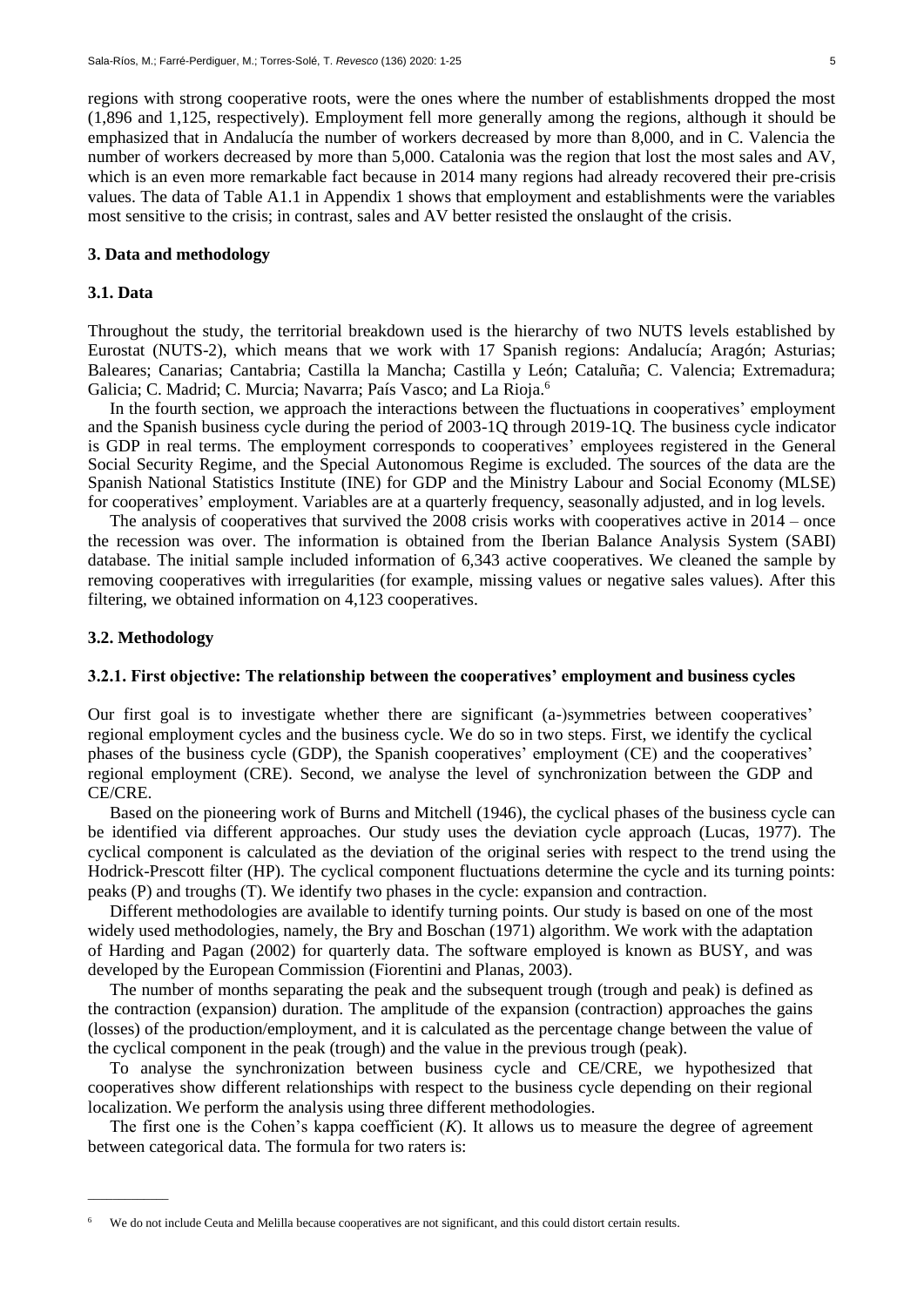$$
K = \frac{p_{o} - p_e}{1 - p_e}
$$

 $p<sub>o</sub>$ = the relative observed agreement among raters.  $P_e$  = the hypothetical probability of chance agreement.

We define  $S_{it}$  (S<sub>it</sub>) as a binary variable that takes the value one (1) when the cycle *i* (j) is in expansion, and zero (0) when it is in contraction. For each CRE, we calculate *K* between its  $S_{it}$  ( $S_{it}$ ) and the  $S_{it}$  ( $S_{it}$ ) of the GDP.

The *K* is always less than or equal to 1. A value of 1 implies perfect agreement, and lower values imply less than perfect agreement. The negative value means that the agreement is less than would be expected just by chance. Its statistical significance does not allow us to make any affirmation about what is considered a high or low agreement. Then, to stablish the relative strength of synchronization associated with *K*, we follow Landis and Koch's (1977) rating scale (Table 2).

|               | <b>Strength of agreement</b> |
|---------------|------------------------------|
| < 0.00        | Poor $(P)$                   |
| $0.00 - 0.20$ | Slight(S)                    |
| $0.21 - 0.40$ | Fair $(F)$                   |
| $0.41 - 0.60$ | Moderate (M)                 |
| $0.61 - 0.80$ | Substantial (Su)             |
| $0.81 - 1.00$ | Almost perfect (AP)          |

Table. 2. Cohen's kappa coefficient (K). Degree of agreement.

Source: Own elaboration

The second synchronization index follows the work of Harding and Pagan (2002), who proposed this concordance index (*I*):

$$
I_{ij} = T^{-1} \left[ \sum_{t=1}^{T} (S_{it} S_{jt}) + \sum_{t=1}^{T} (1 - S_{it}) (1 - S_{jt}) \right]
$$

where  $S_{it}$  ( $S_{it}$ ) is already defined and T is the number of observations. The index varies between one (perfect concordance) and zero (total absence of concordance). The values of *I* have been split into six intervals following the same procedure as *K* (Table 3).

|               | <b>Strength of agreement</b> |
|---------------|------------------------------|
| $0.00 - 0.17$ | Poor $(P)$                   |
| $0.18 - 0.33$ | Slight(S)                    |
| $0.34 - 0.50$ | Fair $(F)$                   |
| $0.51 - 0.67$ | Moderate (M)                 |
| $0.68 - 0.84$ | Substantial (Su)             |
| $0.85 - 1.00$ | Almost perfect (AP)          |

Table. 3. Concordance index (I). Degree of agreement.

Source: Own elaboration

The main advantage of these two synchronization indicators is that they are very easy to interpret. Furthermore, values of *I* that approach zero lead us to intuit a counter-cyclical relationship. However, their most important disadvantage is that they do not provide information on whether the co-movements are statistically significant. For this reason, another synchronization methodology has to be applied. We follow Harding and Pagan (2006), who propose a robust test of the hypothesis that cycles are either unsynchronized or perfectly synchronized. By concentrating upon the relationship between two cycles, S<sub>it</sub> and  $S_{jt}$ , the authors demonstrate that the estimation of the correlation coefficient  $(\hat{\rho}_s)$  is a natural measure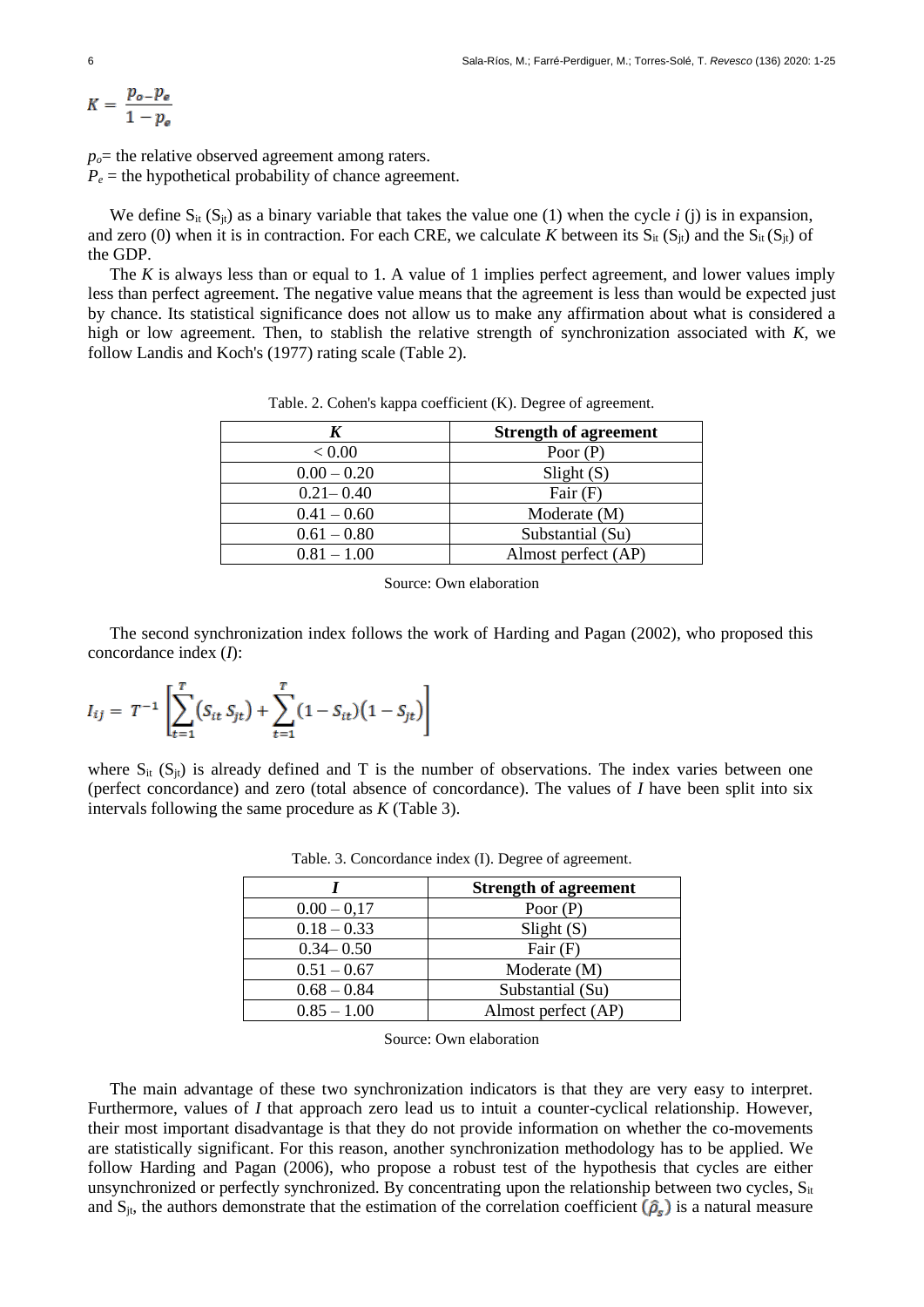of the degree of synchronization. To estimate  $(\rho_s)$ , the authors recommend using the GMM method because it produces a robust standard error. Then, the moment condition can be written as:

$$
E\left[\left(\sigma_{si}^{-1}\left(S_{it}-\mu_{si}\right)\sigma_{sj}^{-1}\left(S_{jt}-\mu_{sj}\right)\right)-\rho_{s}\right]=0
$$

where  $\mu_s$  is the mean and  $\sigma_s$  the standard deviation of the series  $S_{it}$  and  $S_{jt}$ . The estimator can be written as:

$$
T^{-1} \sum_{t=1} \left[ \hat{\sigma}_{si}^{-1} \left( S_{it} - \hat{\mu}_{si} \right) \hat{\sigma}_{sj}^{-1} \left( \left( S_{jt} - \hat{\mu}_{sj} \right) \right) - \hat{\rho}_s \right] = 0
$$

In order to assess the statistical significance using the t-ratio, the Newey and West (1987) heteroskedastic and autocorrelation estimation procedure (HAC) with Bartlett weights is used.

## **3.2.2. Second objective: the "cooperative culture", the cooperatives' cyclical phases and business cycle**

Our second goal is to analyse whether the greater the cooperative tradition, hereafter referred to as "cooperative culture", the greater the decoupling between business cycle and cooperatives' cyclical phases. To analyse it, we assimilate "cooperative culture" with significant levels of cooperatives' employment in the territory and then, in order to find out the results, we classify the regions into different ranges of "cooperative culture" according to the following rules:

- 1. We work with the average data for the whole period.
- 2. For each region, we calculate the percentage of the total cooperatives' employment over the total employment of that region (region-weight).
- 3. For each region, we calculate the weight of the cooperatives' employment over the average of the Spanish cooperatives' employment (cooperatives-weight).

We assume that the term "cooperative culture" comprises different aspects and that using employment as a proxy variable involves some weaknesses. Among these, we want to highlight, on the one hand, the fact that the participation of the employees in the cooperative can be carried out in different ways. They can be partner-worker or exclusively employees - , in the latter case, their involvement in the "cooperative culture" could be lower. On the other hand, there might be a certain bias in favour of regions with a greater presence of labour-intensive activities, such as agriculture, in which the "cooperative culture" does not necessarily have to be extended among the workers. Despite this, we have chosen to use employment in our analysis for two main reasons. The first one, since this study deals with the analysis of the cycles of cooperative employment in Spain, our aim is to contrast the cyclical phases of employment between the different regions considering the relative importance that such variable has. Secondly, and as indicated by Díaz-Foncea and Marcuello (2014), in order to compare the evolution of cooperatives, the use of a stock variable, like the level of employment, is more appropriate than a flow variable like, for example, the number of cooperatives.

#### **3.2.3. Third objective: The 2008 crisis, patterns of surviving cooperatives and regional clusters**

The cyclical phases found in the analysis of the first objective let us know the length and the depth of the 2008 Spanish crisis, and allow us to deal with the third hypothesis of this work: in the different Spanish regions, those cooperatives that survived the 2008 crisis show common patterns in their economic, financial, internal, and locational features.

We carried out a cluster analysis to gather the most homogeneous regions depending on the values of certain variables related to the active cooperatives once the recession was over. Those variables fall into one of these three criteria: economic-financial; cooperatives' internal traits; and territorial.

The variables selected are the follows:

#### 1 Group: Economic-financial criterion

The study of the cooperatives' performance cannot be limited to a simple consideration of traditional business ratios, because cooperatives have social purposes and some institutional specificities that cannot be overlooked. However, to ignore the profitability indicators and leave out economic or financial criteria is not adequate, because cooperatives have to operate to guarantee their long-term survival (Costa, Andreaus, Carini and Carpita, 2012; Lajara-Camilleri and Mateos-Ronco, 2012; Lauermann, Moreira, Souza and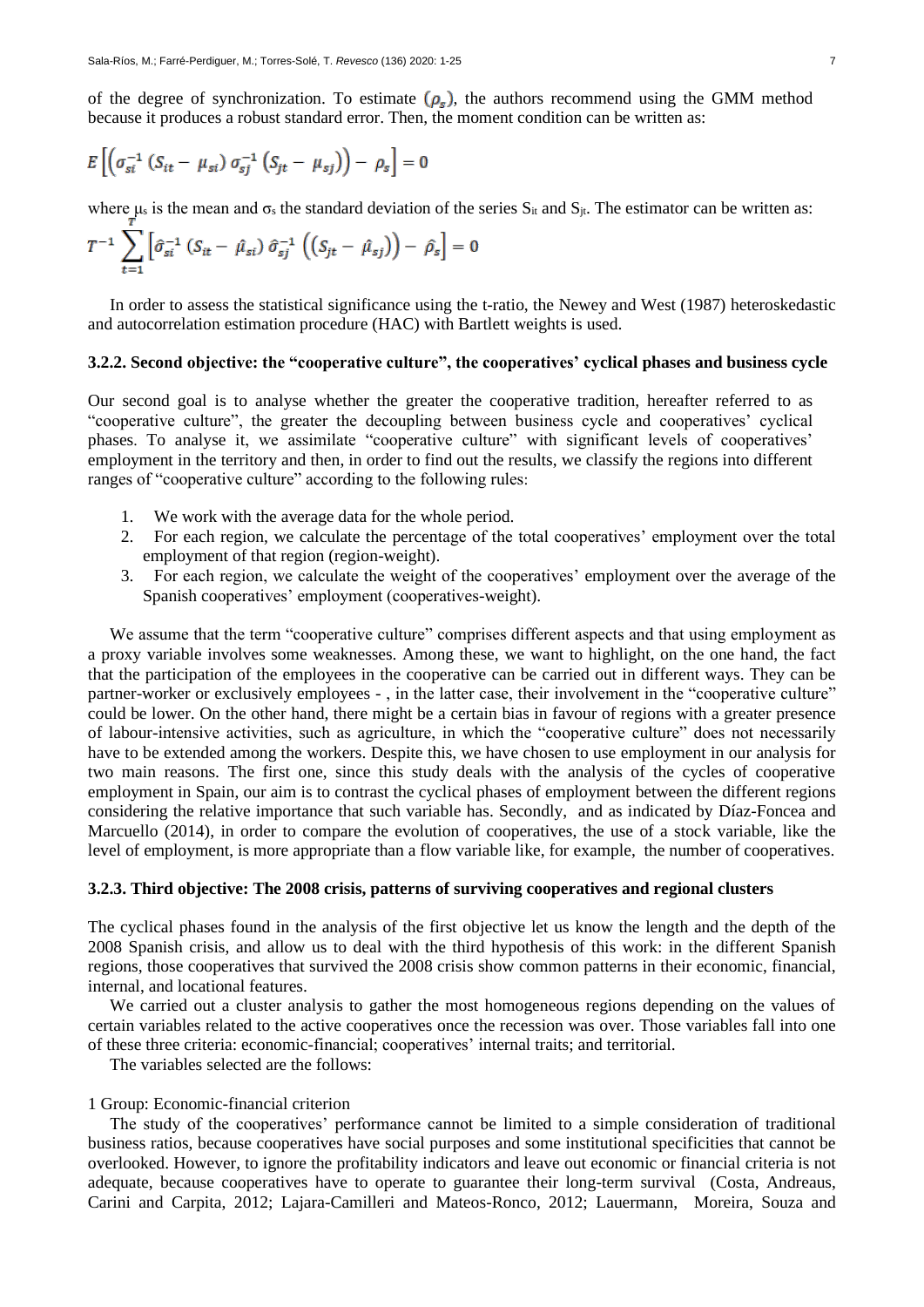Piccoli, 2018). The financial and economic variables have been chosen to evaluate the long-term viability of cooperatives.

- 1.1. Liquidity ratio: (current assets-stocks)/(current liabilities)
- 1.2. Debt ratio (%): [Debts/(Total assets )]\*100
- 1.3. Solvency ratio (%): (Shareholders funds/Total assets)\*100
- 1.4. Profit margin (%): (Profit before tax/turnover)\*100

#### 2 Group: Internal traits criterion

There is a wide consensus about the fact that the cooperatives' performance differs based on activity, size and longevity (Borda-Rodriguez et al., 2016; Costa et al., 2012; Costa and Carini, 2016; Fakhfakh, et al. 2012; Martínez-Victoria, Sánchez-Val, and Arcas-Lario, 2018; Musson and Rousselière, 2018; Nwankwo, Ogbodo, and Ewuim, 2016). We gather indicators of these three fields.

## 2.1. Activity

The cooperatives' economic activities have been assigned using the statistical classification of economic activities in the European Community: NACE Rev. 2.

#### 2.2. Size

To define the cooperatives' size, we focus on the number of employees. Following the definition provided by the European Commission, $7$  we define four categories: micro, small, medium and large cooperatives (Table 4).

| Category | <b>Number of Employees</b> | Categorical variable |
|----------|----------------------------|----------------------|
| Micro    | < 10                       |                      |
| Small    | $\leq 50$                  |                      |
| Medium   | < 250                      |                      |
| Large    |                            |                      |

Table. 4. Cooperatives' size

Source: Own elaboration

#### 2.3. Longevity

Economic literature proposes a number of ways to measure firm age.<sup>8</sup> In this study, it is defined as the number of years since they began their activity until the year 2014, without considering those firms that began their activity in the recession phase (2008-2013). The youngest cooperatives are those created in the beginning of 2007, which would be eight years old. We adapt the proposition of Ayyagari, Demirguc-Kunt and Maksimovic (2011) and define three age groups (Table 5).

|  |  |  | Table. 5. Age groups |
|--|--|--|----------------------|
|--|--|--|----------------------|

| Age groups                      |
|---------------------------------|
| Young firm (less than 12 years) |
| Mid age firm (13 to 17 years)   |
| Mature firm (more than 17)      |

Source: Own elaboration

## 3 Group: Territorial criteria

#### 3.1. "Cooperative culture"

\_\_\_\_\_\_\_\_\_\_\_\_\_

It is necessary to include this territorial indicator in order to identify the role that the location economies play in the definition of the patterns of the clusters (Table 6).

<sup>7</sup> Commission Regulation (EU) No 651/2014 of 17 June 2014 declaring certain categories of aid compatible with the internal market in application of Articles 107 and 108 of the Treaty Text with EEA relevance.

<sup>8</sup> See, for instance, the work of Arafat and Mohtar (2014) for a review of some measures used by the economic literature.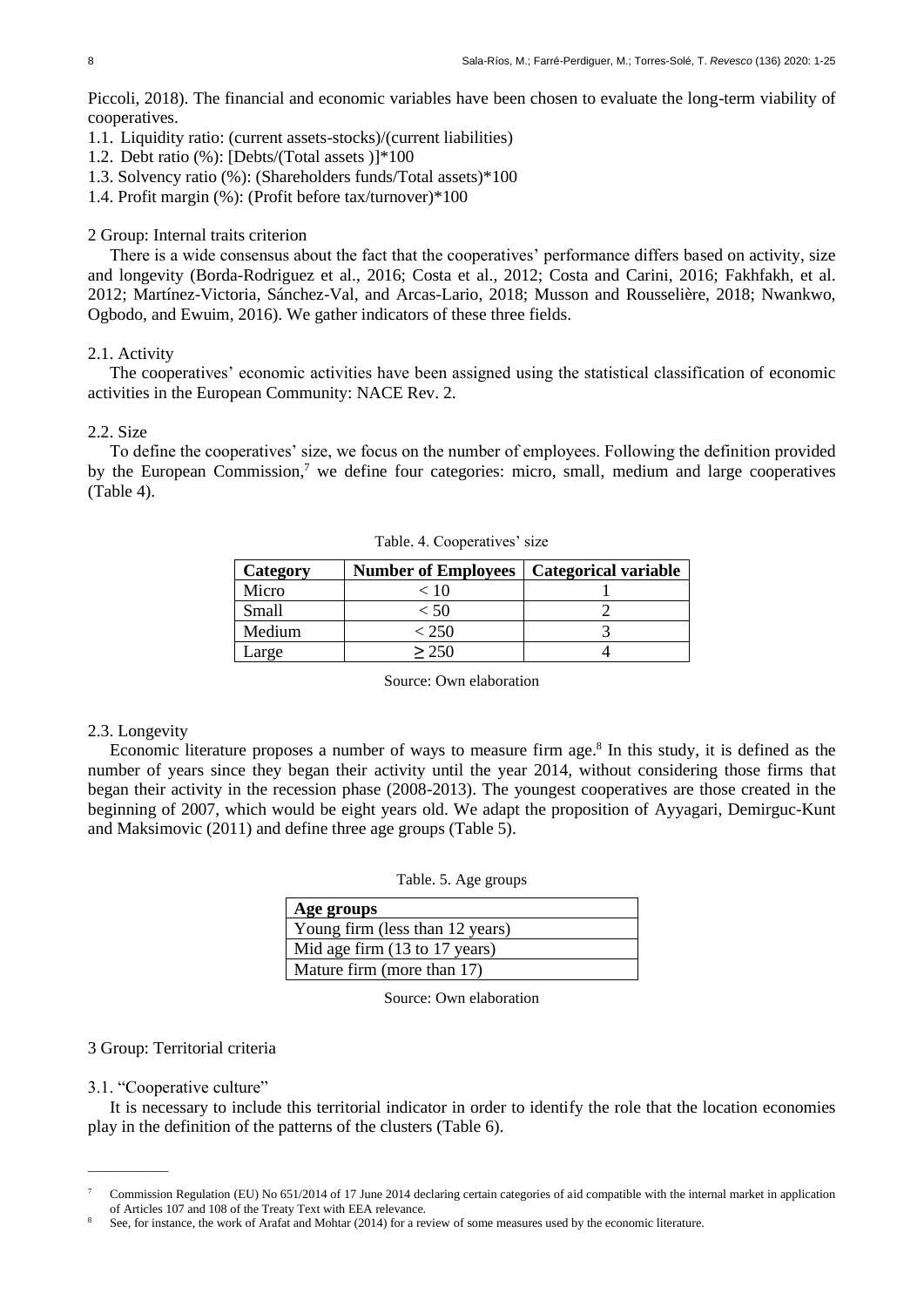| Grade of "cooperative culture"                                                           | <b>Categorical variable</b> |
|------------------------------------------------------------------------------------------|-----------------------------|
| High (HCC)                                                                               |                             |
| Medium (MCC)                                                                             |                             |
| Low (LCC)                                                                                |                             |
| Classification according to the results of the analysis of cooperative culture (Table 9) |                             |

Table. 6. "Cooperative culture"

Source: Own elaboration

## 3.2. Urbanization economies

It could be possible that the regional location played a role in the survival rates because of the effects of urbanization economies. The advantages of this kind of agglomeration economies derive from the urban location of firms. They include, for instance, proximity to a market, the availability of an abundant multifunctional work force, infrastructural network or public goods, aspects that are typical of widely populated areas (Audretsch and Feldman, 2004; Harrison, Kelley, and Gant, 1997; Isard, 1956). In order to capture such an influence, we included a dummy variable that takes the value of 1 if the cooperatives are located in a large city, and zero in any other case.<sup>9</sup>

In all, we have a sample of 9 variables belonging to 4,123 active cooperatives with a known regional localization. Since the cluster analysis gathers regions, we take each variable and calculate the regional average to construct a new sample that we use to carry out the clustering process (except for in the case of the NACE Rev.2 data, because it does not make sense to calculate the regional average). We have created three variables: NACE1, NACE2 and NACE3. In each region, the value of NACE1 is the number of NACE Rev.2 that gathers the highest percentage of cooperatives. NACE2 gathers the second-highest percentage, and NACE3 the third-highest.

## **4. Results**

 $\overline{\phantom{a}}$ 

### **4.1. First objective: The relationship between the cooperatives' employment and business cycles**

The results of the turning point analysis are presented in Appendix 2. On average, CE tends to be longer than the business cycle in contraction phases and shorter in expansion phases (Table A2.2). In Table A2.3, we can see that regarding GDP, CE leads in the peaks and is largely matching in the troughs. In addition, our results suggest that the amplitude of the GDP is greater than the CE, both in the contraction and in the expansion phases (Table A2.4). These outcomes do not differ from results presented by other scholars (Díaz and Marcuello, 2010; Román, 2014; Sala Rios, Farré Perdiguer, and Torres Solé, 2014; Sala Rios et al., 2015).

We go further and investigate the relationship between business cycle and CRE. The features of the regional cycles indicate a noticeable regional diversity. In Table A2.2, we can see that the duration of the contraction phases ranges from 6 months (Castilla y León, La Rioja) to 21 months (Cantabria), and the duration of the expansion phases ranges from 5 months (Canarias) to 36 months (Asturias). The differences with respect to CE are more evident in the average lead/lag data (Table A2.3). We can see important lags both in the expansion and the contraction phases. The amplitude (Table A2.4) also shows important differences. However, as in the CE, the amplitude of the GDP expansion and contraction phases is greater than the CRE. From this result, it can be deduced that during upward episodes, the capacity of the economy to generate cooperatives' employment is lower than its own capacity for growth. The opposite occurs in the contraction phases, where CRE results are better than that of GDP, which means that there exists a certain degree of resilience.

Table 7 summarizes the synchronization information. The phases of the CE are quite well aligned with business cycle (the concordance index is around 68%), and the t-ratio is almost statistically significant  $(\alpha=0.05)$ . However, the regional synchronization indices show substantial differences.

Regarding the t-student, the most noteworthy is on the one hand, that Aragón, C. Madrid, Navarra and La Rioja present counter-cyclical behaviour, although not statistically significant. On the other hand, the values of Andalucía, Canarias, Cantabria and Extremadura are significantly pro-cyclical.

<sup>9</sup> To determine which cities can be considered as large cities, we follow the Law of Large Cities or Law of Measures for the Modernization of Local Government (Law 57/2003, of December 16).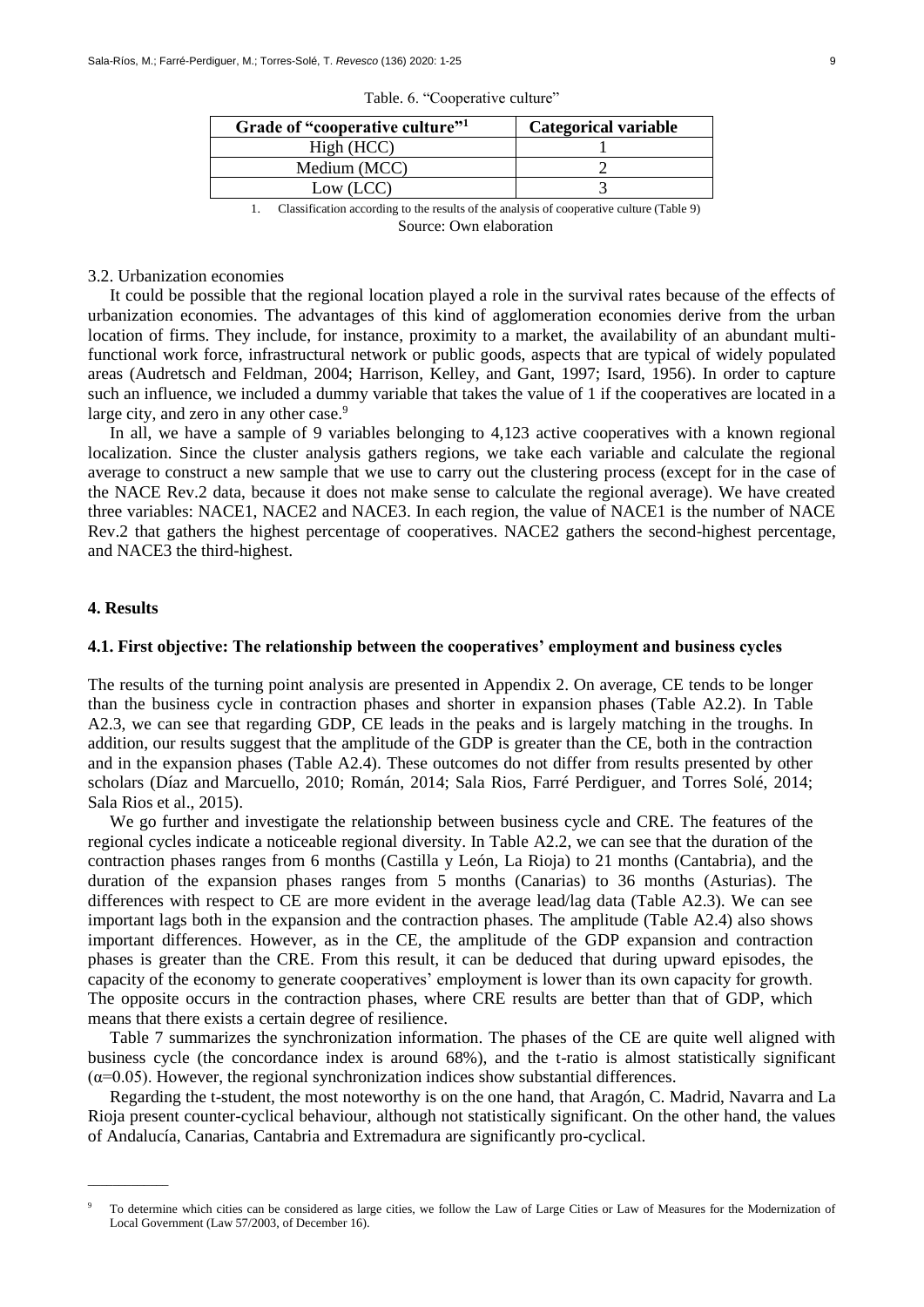|                    | Cohen's kappa<br>coefficient $(K)$ | Cooperatives'<br>employment-GDP<br>Concordance index $(I)$ | t-student   |
|--------------------|------------------------------------|------------------------------------------------------------|-------------|
| Andalucía          | 0.37                               | 0.69                                                       | 2.161125    |
| Aragón             | 0.00                               | 0.49                                                       | $-0.072960$ |
| Asturias           | 0.04                               | 0.52                                                       | 0.217122    |
| <b>Baleares</b>    | 0.09                               | 0.52                                                       | 0.249196    |
| Canarias           | 0.40                               | 0.71                                                       | 2.280997    |
| Cantabria          | 0.37                               | 0.69                                                       | 2.265295    |
| Castilla la Mancha | 0.25                               | 0.63                                                       | 1.65972     |
| Castilla y León    | 0.13                               | 0.57                                                       | 0.801926    |
| Cataluña           | 0.29                               | 0.63                                                       | 1.479784    |
| C. Valencia        | 0.27                               | 0.63                                                       | 1.626022    |
| Extremadura        | 0.53                               | 0.75                                                       | 3.636126    |
| Galicia            | 0.32                               | 0.66                                                       | 1.866326    |
| C. Madrid          | $-0.09$                            | 0.45                                                       | $-0.641050$ |
| C. Murcia          | 0.03                               | 0.51                                                       | 0.078614    |
| <b>Navarra</b>     | 0.01                               | 0.49                                                       | $-0.051135$ |
| País Vasco         | 0.09                               | 0.54                                                       | 0.405286    |
| La Rioja           | $-0.15$                            | 0.42                                                       | $-0.981203$ |
| CE                 | 0.34                               | 0.68                                                       | 1.904479    |

Table. 7. Synchronization indicators

Source: Own elaboration

With respect the other two indices, Table 8 orders the regions mixing the *K* and the *I* intervals.

| I<br>K | F                     | M                                                                      | Su                                       |
|--------|-----------------------|------------------------------------------------------------------------|------------------------------------------|
| P      | C. Madrid<br>La Rioja |                                                                        |                                          |
| S      | Aragón<br>Navarra     | Castilla y León<br>Asturias<br><b>Baleares</b><br>Murcia<br>País Vasco |                                          |
| F      |                       | Castilla la Mancha<br>Cataluña<br>C. Valencia<br>Galicia               | Andalucía<br>Canarias<br>Cantabria<br>СE |
| М      |                       |                                                                        | Extremadura                              |

Table. 8. Region's position depending on K and I intervals

Source: Own elaboration

We define:

P(K)-F(I): low synchronization

S(K)-F(I): medium-low synchronization

S(K)- M(I): medium synchronization

F(K)-M(I): medium synchronization

F(K)-Su(I): medium-high synchronization

M(K)-Su(I): high synchronization

Based on this information, we define five regional groups:

1. High-significant, pro-cyclical: Extremadura

2. Medium-high significant, pro-cyclical: Andalucía, Canarias, Cantabria and CE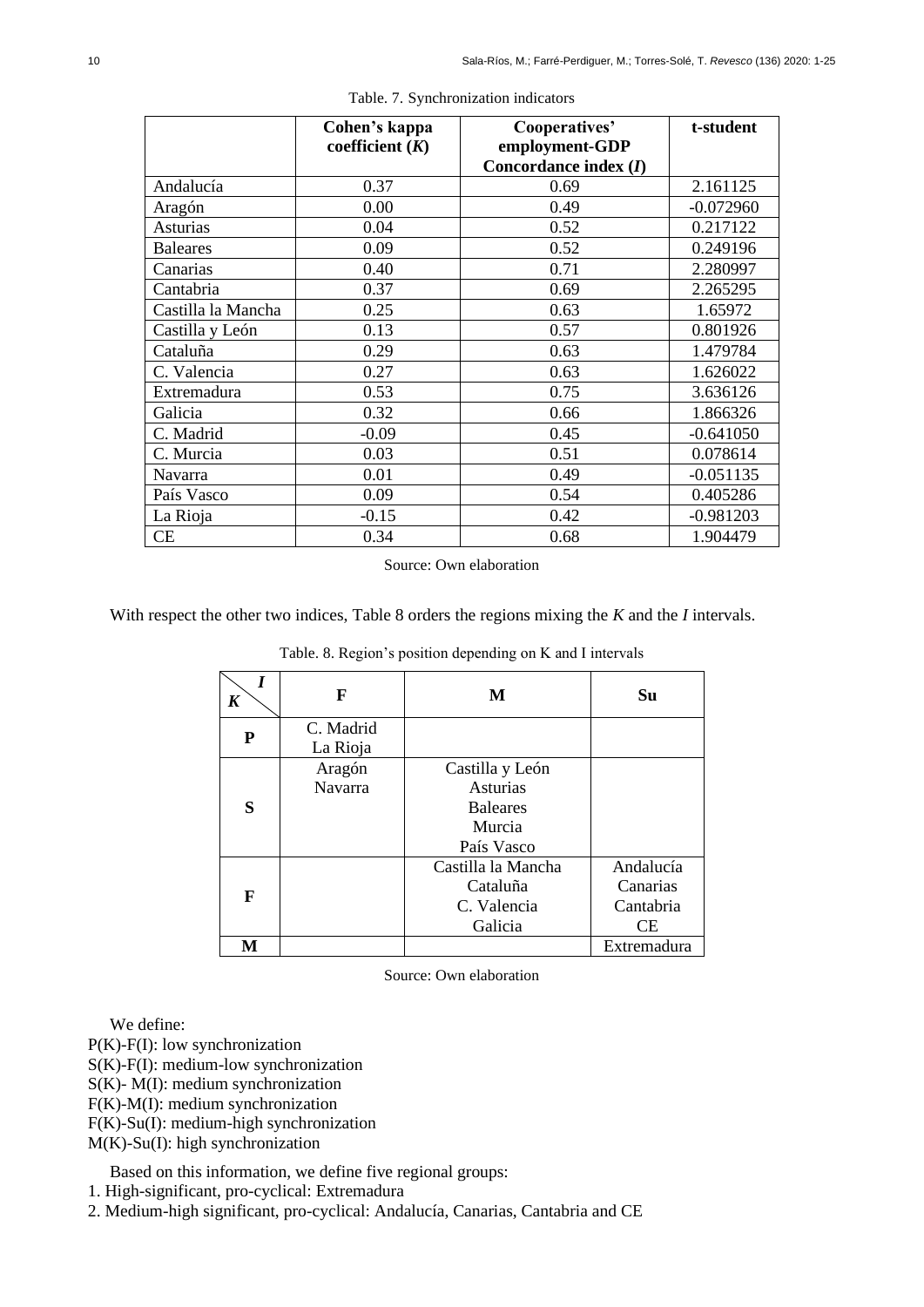3. Medium-non-significant, pro-cyclical: Castilla y León, Asturias, Baleares, Murcia, País Vasco, Castilla la Mancha, Cataluña, C. Valencia and Galicia

- 4. Medium-low-non-significant, counter-cyclical: Aragón, Navarra
- 5. Low-non-significant, counter-cyclical: C. Madrid and La Rioja

The second group, which gathers only three regions (18%), includes those whose relationship between their CRE and the business cycle is the most similar to that of CE. The analysis indicates that 23% of the regions show a high-medium-significant degree of synchronization, and around 53% reach a medium-nonsignificant degree. We can also see that roughly 23% of them present a counter-cyclical relationship. These results confirm that cooperatives' cycles demonstrate different relationships with respect to business cycles depending on the regional localization of cooperatives, but also that there is a prevailing medium-procyclical relationship.

These results fit with the Díaz-Foncea and Marcuello (2015) study. These authors examine regional determinants that influence the rise of cooperatives and compare them with those that influence the capitalist companies. Although Pérotin (2006) indicates that there is not a great difference between the reasons for creating cooperatives and those for creating capitalist firms, Díaz-Foncea and Marcuello find important differences. With respect to the significant variables, the growth of GDP per capita and the wage level positively influence both capitalist firms and cooperatives. Instead, the unemployment rate presents an opposite effect. The rate has a positive sign on cooperatives (higher regional unemployment means higher creation of cooperatives and, therefore, cooperative employment) and a negative sign on capitalist firms (higher unemployment means lower creation of firms). Such outcomes could explain the cyclical behaviour that we have found in regions such as Extremadura, Andalucía, or Canarias. In these regions, the first two variables reach values that are close to, or not very different from, those of Spain as a whole. In contrast, their unemployment rate is high, both in the expansion and contraction phases – a fact that reduces the positive effect of its changes on the creation of cooperatives.

On the other hand, Díaz-Foncea and Marcuello (2015) find a positive and significant effect of a strong service and industrial sectors in a region on the creation of capitalist companies which is not observed in cooperatives. This would partly explain the counter-cyclical behaviour observed in some regions. Madrid presents a high weight of the cooperative service sector. Aragón, Navarra, and La Rioja show a higher weight of the cooperative industrial sector than that of Spanish economy (Table A1.3 in Appendix 1). Given that these variables are not determinants for cooperatives, in these regions cooperatives may expand more independently of the business cycle. Furthermore, the sales figures of Madrid and Aragón reach a relatively higher share over the number of cooperatives than in other regions (Table Al.1 in Appendix 1). We have already indicated the greater resilience of this variable to downturns. All of the above point to a greater decoupling regarding the business cycle.

## **4.2. Second objective: the "cooperative culture", the cooperatives' cyclical phases and business cycle**

Next, we analyse the second goal of our study. Drawing upon the results of scholars who argue that the number of cooperatives in a region promotes better resilience (Arando, Peña, and Verheul, 2009; Díaz-Foncea and Marcuello, 2014, 2015; Grávalos and Pomares, 2001; Smith, 2003), we ask: does the presence of a "cooperative culture" in a region mean higher decoupling regarding the business cycle?

We assimilate "cooperative culture" with significant levels of cooperatives' employment in the territory. The presence of "cooperative culture" is linked to the definition of agglomeration economies, in line with the work of Marshall (1890), which entail advantages such as the availability of specialized labour, the availability of intermediate goods and the ease of exchanging knowledge about products, processes and innovations<sup>10</sup>. Such advantages would allow greater cooperative resilience and strengthen the theory of higher decoupling.

According to the rules mentioned in the methodology section, we plot an XY-graph, where in the x-axis represents the region-weight (Spanish economy  $= 1.16\%$ , so 1.16 crosses the y-axis), and the cooperativesweight is represented in the y-axis (1 crosses the x-axis).

 $\overline{\phantom{a}}$ 

<sup>10</sup> Agglomeration economies are usually divided into two groups: location economies and urbanization economies. The former is defined from the original vision of Marshall. The latter are associated with location externalities linked to urban areas (Pablo-Martí and Muñoz-Yebra, 2009).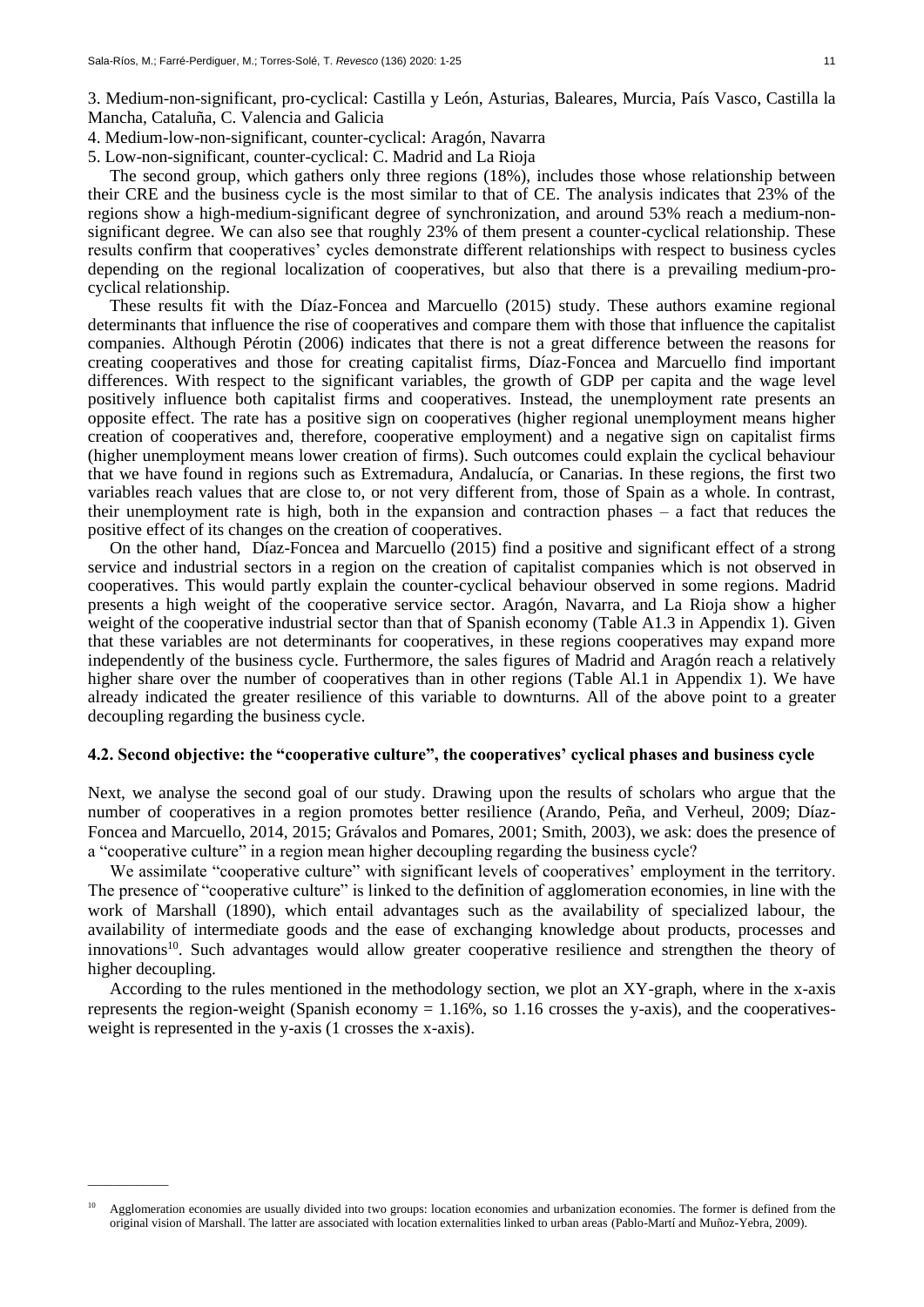

Figure. 1. "Cooperative culture" according to region Source: Own elaboration

Table 9 defines each quadrant.

| Quadrant     | Interpretation                                                         | Grade of "cooperative"<br>culture" |
|--------------|------------------------------------------------------------------------|------------------------------------|
| Upper-right  | Advantages both in region- and in<br>cooperatives-weights              | High (HCC)                         |
| Bottom-right | Advantages in region- and<br>disadvantages in cooperatives-<br>weights | Medium (MCC)                       |
| Upper-left   | Advantages in cooperatives- and<br>disadvantages in region-weights     | Medium (MCC)                       |
| Bottom-left  | Disadvantages both in region- and in<br>cooperatives-weights           | Low (LCC)                          |

Table. 9. Grade of "cooperative culture"

Source: Own elaboration

We classify the regions in three levels (Table 10).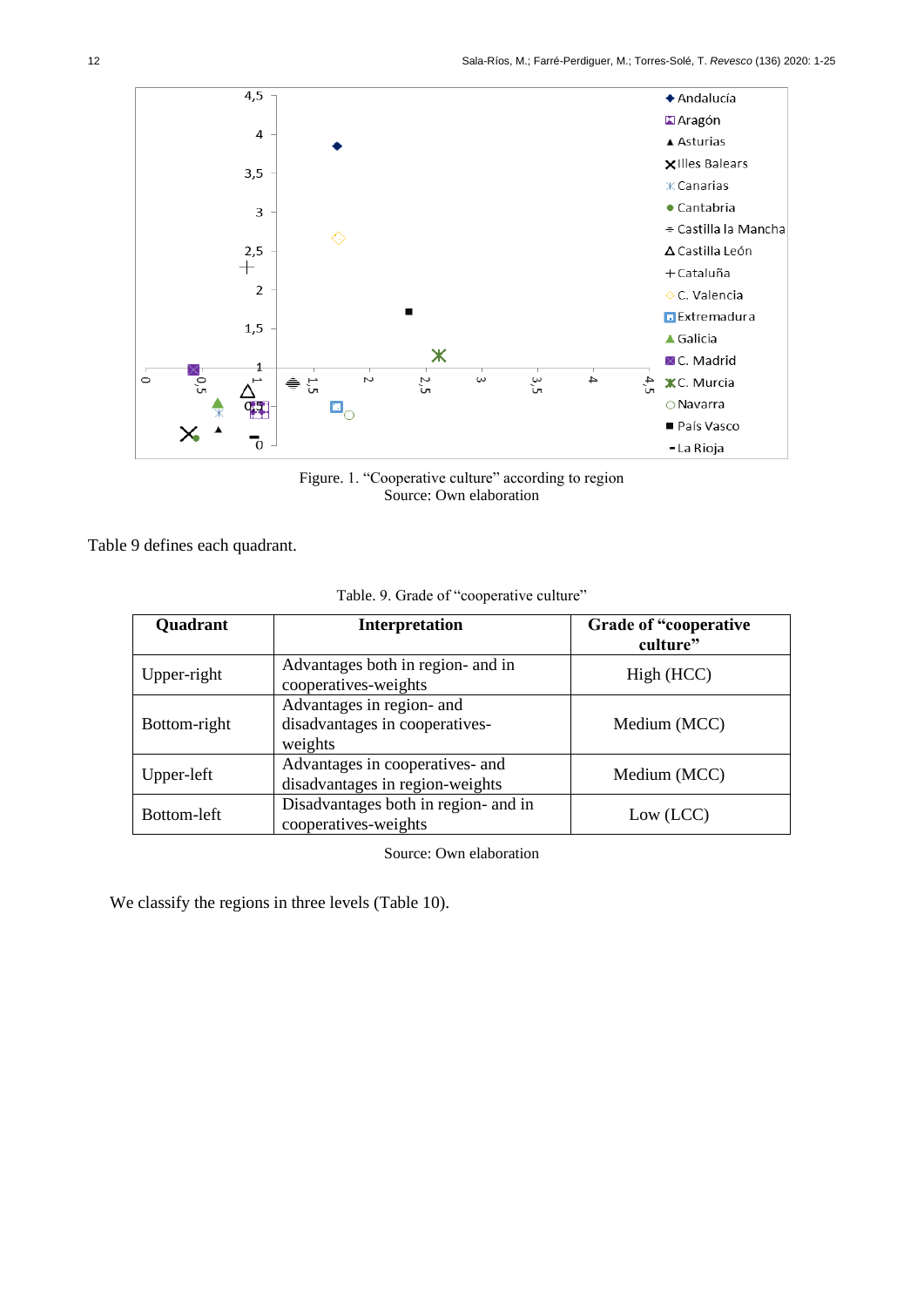| "Cooperative culture"<br>levels | <b>Regions</b>     |
|---------------------------------|--------------------|
|                                 | Andalucía,         |
| <b>HCC</b>                      | C. Valencia        |
|                                 | País Vasco         |
|                                 | Murcia             |
|                                 | Castilla la Mancha |
| <b>MCC</b>                      | Extremadura        |
|                                 | Navarra            |
|                                 | Cataluña           |
|                                 | Aragón             |
|                                 | C. Madrid          |
|                                 | La Rioja           |
|                                 | Castilla y León    |
| LCC.                            | Galicia            |
|                                 | Canarias           |
|                                 | Asturias           |
|                                 | <b>Baleares</b>    |
|                                 | Cantabria          |

Table. 10. "Cooperative culture" according to region

| Source: Own elaboration |
|-------------------------|
|-------------------------|

According to the literature, the "cooperative culture" would be linked to a decoupling with respect to the business cycle. However, comparing the current and the previous section results, we can see that the HCC regions, Andalucía, C. Valencia, País Vasco and Murcia, reach a considerable level of symmetry with respect to the business cycle, and it is even significant in the case of Andalucía. Furthermore, regions classified as MCC, such as Extremadura or Cataluña, reach pro-cyclical synchronization values that are not consistent with their "cooperative culture". On the other hand, between the regions within the low level of "cooperative culture", we can find Madrid and La Rioja, whose counter-cyclical relationship regarding the business cycle denotes a wide decoupling.<sup>11</sup>

These results lead us to affirm that in the period of study, the presence of "cooperative culture" in a region did not mean higher decoupling regarding the business cycle. The localization economies (Marshall, 1890) did not guarantee greater resilience of the employment in the face of recessions.

We observe that the result agrees with Díaz-Foncea and Marcuello (2014), at least in the short term. Cooperatives' employment is pro-cyclical in regions with high or medium cooperative development, while regions with low cooperative development do not show any significant relationship with total employment.

## **4.3. Third objective: The 2008 crisis, patterns of surviving cooperatives and regional clusters**

As demonstrated by the phases of the business cycle (Table A2.1 in Appendix 2), the Spanish 2008 crisis lasted from Q4-2007 to Q1-2017, taking the "W" form. The Q2-2009 trough was followed by a peak in Q3- 2010, which yielded a new contraction that was much deeper than the previous one. In this sense, our calculations confirm this greater intensity – the amplitude of the first "V" (Q4-2007 to Q2-2009) is -123.1 – while the amplitude of the second "V" (Q3-2010 to Q2-2013) is -377.2. The study of Sala Rios et al. (2015) demonstrates that although cooperatives' employment remained resilient during the first recession phase, it succumbed during second one. In the same vein, our estimations of the amplitude in the contraction phases show that in the second contraction phase (Q3-2010/Q2-2013), the amplitude of the cooperatives' employment is the greatest, standing at -169.31.

It is worth asking whether in the different Spanish regions, those cooperatives that survived the second contraction phase show common behaviour patterns. To undertake this third objective, we applied the cluster methodology to gather the most homogeneous regions depending on the values of the variables defined in the previous section. The analysis has been performed using the SPSS software. Agglomerative hierarchical cluster analysis, Euclidean squared distance and Ward's clustering algorithm have been used as the clustering procedure. All variables have been standardized using a z-score.

\_\_\_\_\_\_\_\_\_\_\_\_\_

<sup>&</sup>lt;sup>11</sup> These results present some divergences from those found by Suárez and Torné (2018), especially relating to Andalucía, Navarra and País Vasco.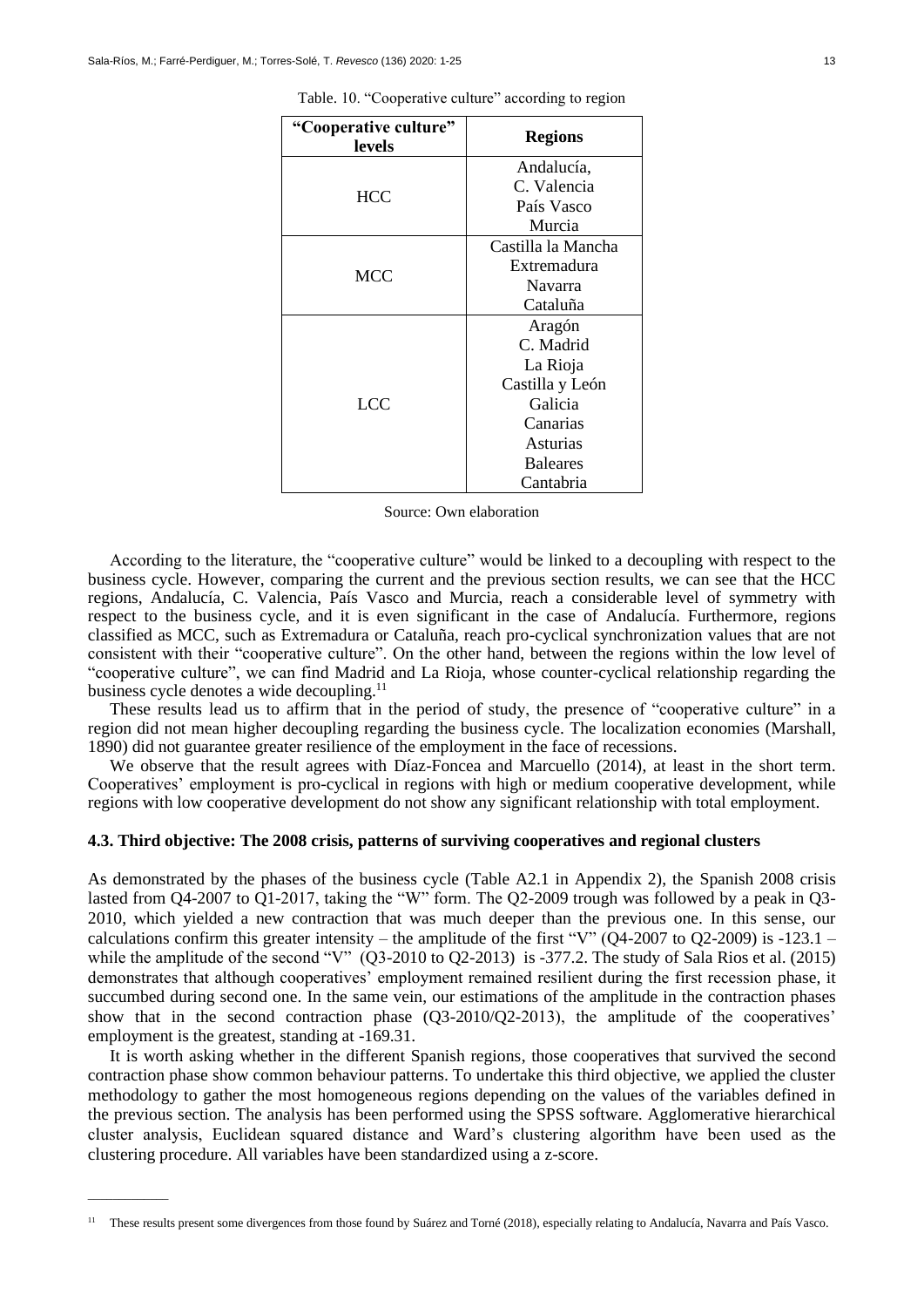There are a number of methods to ascertain the appropriate number of clusters, but there is little consensus on which among them is most efficient. We use three approaches. The first is dendrogram evaluation. The second is the variance ratio criterion (VRC), introduced by Calinski and Harabasz (1974). For a solution with N objects and K clusters, the VRC is:

$$
VRC_k = \frac{\frac{B_k}{(K-1)}}{\left(\frac{S_k}{N-K}\right)}
$$

where  $B_k$  is the overall between-cluster variation, and  $S_k$  the overall within-cluster variation with respect to all clustering variables.

The optimal solution of this criterion is the number of clusters that minimizes the ωk value:

$$
\omega_k = (VRC_{k+1} - VRC_k) - (VRC_k - VRC_{k-1})
$$

The main limitation of this index is that the number of clusters cannot be fewer than three. To resolve this limitation, as well as to give higher robustness to the solution of the dendogram and VRC index, we propose the third criterion based on a distinctive breaking point. We plot in the x-axis the different stage of the algorithm and in the y-axis the dendrogram rescaled distance. The cut-off point that helps to define the number of clusters is set where a sudden increase of the distance can be observed.

The three criteria lead us to affirm that five is the appropriate number of clusters (see Appendix 3). The assignment of clusters is nine in cluster 1, five in the cluster 2 and 1 in the remainder of clusters. Roughly 53% of the regions are sufficiently homogeneous to fall in the same cluster, and roughly 18% are not sufficiently homogeneous to be able to integrate them in the same cluster (Table 11).

| <b>Region</b>                                                                                     | 5 clusters |
|---------------------------------------------------------------------------------------------------|------------|
| Andalucía, Asturias, Canarias, Cataluña, C. Valencia, Extremadura,<br>Murcia, Navarra, País Vasco |            |
| Aragón, Castilla la Mancha, Castilla y León, Galicia, La Rioja                                    |            |
| <b>Baleares</b>                                                                                   |            |
| Cantabria                                                                                         |            |
| C. Madrid                                                                                         |            |

Table. 11. Cluster membership

Source: SPSS and own elaboration

Table 12 shows the mean values of the dependent variables for each group and the variance between groups/within-groups for each variable (F). With respect to the between/within variance, the highest rate corresponds to NACE1, followed by localization and debt ratio. The variability between groups remains significantly higher than within-group for NACE2, size and profit margin. Although the test must be interpreted with caution, it allows us to stress the relevance of these variables in the clustering process.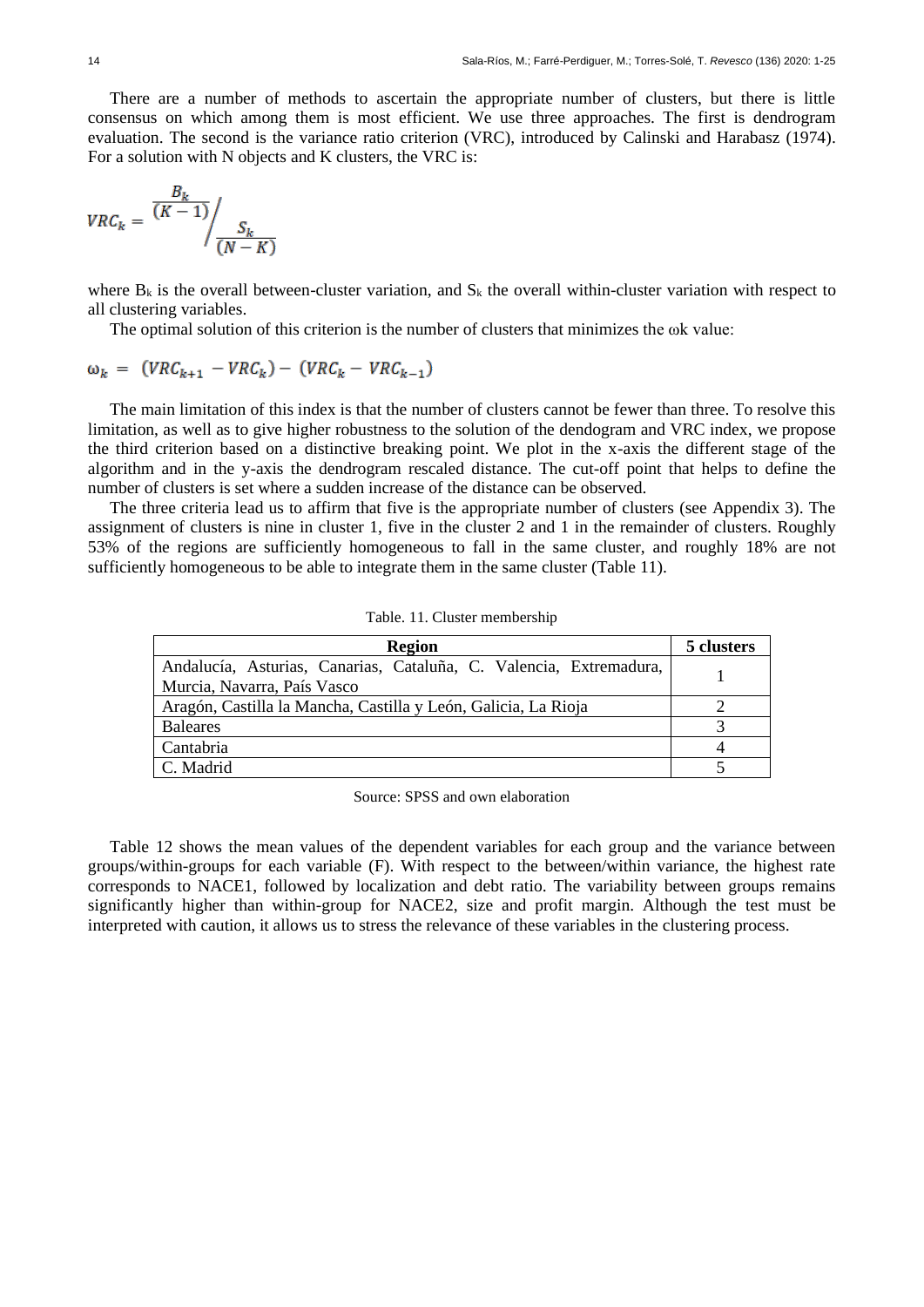|                      |          |                | Mean    |          |          |          | $\mathbf{F}$ | Sig.  |
|----------------------|----------|----------------|---------|----------|----------|----------|--------------|-------|
| Cluster<br>Variable  | 1        | $\overline{c}$ | 3       | 4        | 5        | Total    |              |       |
| Liquidity            | 2.895    | 4.778          | 4.432   | 1.525    | 1.930    | 3.402    | 3.100        | 0.057 |
| Debt                 | 28.508   | 27.152         | 33.910  | 9.139    | 29.369   | 27.338   | 6.762        | 0.004 |
| Solvency             | 33.448   | 39.111         | 42.868  | 46.528   | 36.097   | 36.593   | 1.299        | 0.325 |
| Profit margin        | $-2.222$ | $-1.071$       | -19.893 | $-1.391$ | $-0.937$ | $-2.799$ | 3.431        | 0.043 |
| NACE1 <sup>1</sup>   | 46       |                | 46      | 10       | 85       |          | 323.643      | 0.000 |
| $NACE2$ <sup>1</sup> | 1        | 46             | 47      | 1        | 47       |          | 4.576        | 0.018 |
| NACE3 <sup>1</sup>   | 10       | 10             | 49      | 46       | 46       |          | 0.963        | 0.463 |
| Size                 | 1.631    | 1.312          | 1.833   | 1.900    | 1.815    | 1.576    | 3.511        | 0.041 |
| Longevity            | 29.405   | 31.038         | 31.099  | 34.695   | 26.004   | 30.096   | 0.696        | 0.609 |
| Cooperative culture  | 1.889    | 2.600          | 3.000   | 3.000    | 3.000    | 2.294    | 1.695        | 0.215 |
| Localization         | 0.182    | 0.142          | 0.000   | 0.200    | 0.630    | 0.187    | 7.216        | 0.003 |

Table. 12. Mean values of dependent variables by cluster and variance by variable

1: The main activity in the cluster

Source: SPSS and own elaboration

The mean values indicate that cluster 1, the largest group, does not show extreme values. It only stands out because achieves the highest "cooperative culture" (lowest categorical variable). In general, their figures are lower than the total mean, except in the debt ratio and in the size. The economic activity of a large percentage of the cooperatives falls into the wholesale trade category (NACE Rev.2: 46), followed by crop and animal production (1) and manufacture of food products (10).

The second cluster has the highest liquidity ratio. It brings together mature-micro cooperatives with a relatively low negative profit margin. Their activities are, as in cluster 1, focused on the wholesale trade category, crop and animal production and manufacture of food products. They are located in regions with medium-high "cooperative culture" and few urbanization economies.

The rest of the clusters are idiosyncratic. Cluster 3, Baleares, is the most indebted, with the highest negative level of the profit margin. It is a region with low "cooperative culture" and null urbanization economies. Cantabria, cluster 4, shows the largest amount of extreme values. It has the lowest liquidity and debt ratio and the highest solvency. Overall, the region does not have "cooperative culture" but it has a medium level of urbanization economies. Their cooperatives are mature and small. Finally, cluster 5, C. Madrid, is not a "cooperative culture" region; however, it has important urbanization economies, and in fact, it has the highest level of these economies. Their cooperatives are the youngest and achieve the best profit margin, even though negative. It stands up in the education activities (NACE1=85), which is not found in any other region.

We want to point out that while it is true that the results allow us to identify differences and define the most important strokes of each cluster, it is also true that the features analysed do not make the cooperatives very different among the regions. Overall, the cooperatives that survived were mature firms, micro-small sized<sup>12</sup>, not highly indebted, with elevated liquidity and solvency ratios and negative profit margins.<sup>13</sup> Many of them were dedicated to service sector, although firms in the fields of crop and animal production and manufacture of food products also stand out.

It could be possible that the negative profit margin that all the clusters exhibit could affect the short-term cooperatives' survival ratio. The answer is negative. The percentage of cooperatives active in 2014 who remained active in 2017, the last year with the most complete data set in SABI, is around 98%.

## **5. Conclusions**

 $\overline{\phantom{a}}$ 

 $12$  This result should not come as a surprise, since, as in the rest of the Spanish productive structure, micro and small cooperatives prevail. In 2008, they gathered more than 90% (Sala-Ríos et al., 2018).

<sup>13</sup> Although there is no optimal value for financial ratios, since they depend on the company and the sector, there is a broad agreement that the following are adequate values: liquidity ratio (0.8-1); debt ratio (40% -60%); solvency ratio (33% -35%).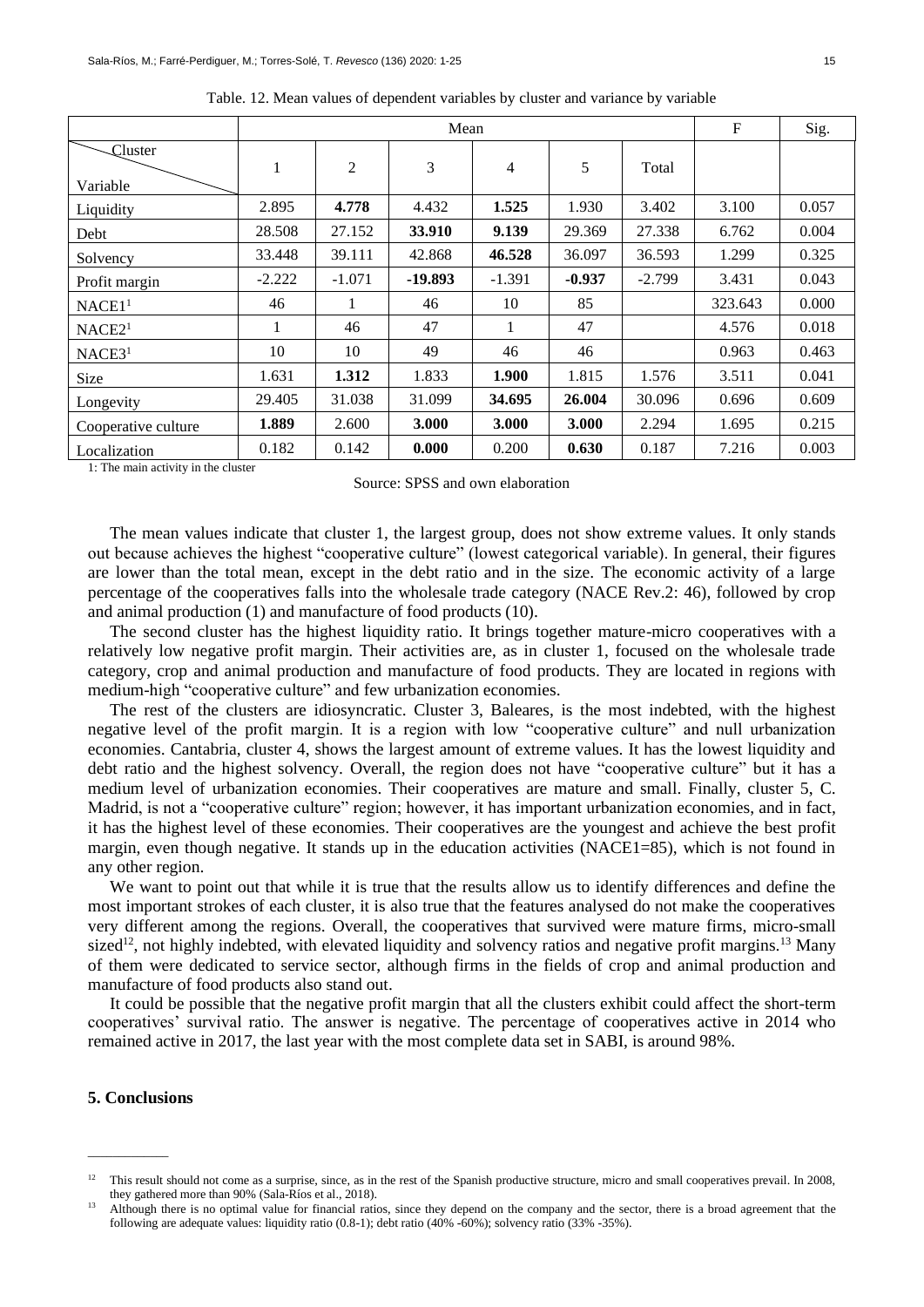In this paper, we have studied the relationship between business cycle and cooperatives' employment in Spain. The novelty inherent to our study is that we have done so at the regional level. We have also analysed whether the regions showed common features with respect to those cooperatives that survived the second contraction period within the 2008 crisis.

The synchronization analysis indicates that the Spanish economy as a whole presents significant procyclical behaviour, which is not the case in a high percentage of regions. Regional differences regarding the relationship with the business cycle have been found. However, there is a predominant behaviour that indicates that more than 50% of the regions show a medium degree, although non-significant, of a procyclical relationship. At the same time, the results also suggest that only a small group of regions present a counter-cyclical relationship.

It is worth noting that despite the scarce presence of regions with counter-cyclical movements, the results of the turning point analysis indicate that in the contraction phases, employment losses in cooperatives are lower than losses in eco-economic activity. Consequently, we can conclude that employment has a certain degree of resilience without being counter-cyclical.

We also provide evidence that localization economies (in the Marshall sense) have not provided a counter-cyclical relationship. The presence of regional "cooperative culture" has not meant higher decoupling of the cooperatives' employment regarding the business cycle. Therefore. "cooperative culture" has not guaranteed greater resilience of the cooperatives' employment during recessions.

In addition, we have also considered the crisis of 2008. Specifically, the second contraction phase within the crisis that took a "W" shape. We have investigated whether cooperatives that survived the second recession have common patterns that allow us to gather regions in homogeneous clusters. Our results indicate that there are three regions so idiosyncratic that it has been impossible cluster them with other regions. These are Baleares, Cantabria and C. Madrid. On the other hand, we have found that the clusters that gather more regions do not present extreme values, and in general, they are lower than the mean. It should be noted that the features analysed do not point to significant differences among regions. Therefore, the cooperatives that survived were mature firms, micro-small sized, not indebted, with elevated liquidity and solvency ratios and negative profit margins. The activities that stand out are the service sector, crop and animal production and manufacture of food products.

Our results show that company age represents the experience and knowledge that allows older firms to perform better than newer firms (Arafat and Mohtar, 2014). The long-term continuous learning of the older cooperatives increases their possibilities to handle the financial structure and to survive. As we have highlighted, in the second onslaught of the crisis, longevity and adequate financial ratios were a guarantor of cooperative survival. However, as is deduced from the value of the amplitude in this phase, these factors were not a guarantor to preserve employment.

It is often said that the socioeconomic role played by the cooperatives is not linked with better economicfinancial performance (Lauermann et al., 2018). In this sense, it is worth noting that all the clusters show a negative profit margin. This circumstance could affect the survival ratio, but we have calculated it in the short term, and it is not possible to support this assumption. However, when the data makes it possible, it will be interesting to investigate the extent to which this situation can hold in the long term.

Relating to this negative margin profit ratio, is also worth noting that Marín-Sánchez (2016) states that Spanish legislation makes it possible that cooperatives treat their financial information in such a way that the tax benefits that result from an alternation between exercises with losses and exercises with profits were maximized. In this way, the increase of the cooperatives with losses during the recession that concerns us could be managed with accounting and fiscal mechanisms that would make the profits-losses alternation a viable and legal strategy.

The results of this paper can help policy makers to design measures of economic policies. There is no doubt that the policy makers should focus on promoting and stimulating cooperatives, because it would help to generate greater societal well-being and progress. According our outcomes, localization matters, and consequently, measures should be designed to improve the competitive position of cooperatives according to their geographical location. It is important to give relevance to the economies of localization as a way to promote positive externalities. On the other hand, we have pointed out that the losses in cooperatives' employment are lower than that of the economic activity; however, the last crisis demonstrated that the cooperatives' employment is not counter-cyclical. The policy makers should also promote the spatial interactions among cooperatives in order to face future downturn periods.

We would like to emphasize that the major constraint of this study was insufficient official data. The lack of complete territorial and economic-financial information made it impossible to carry out part of the analysis with official statistics. In the last part of the study we had to use SABI, which is a widely accepted database with a significant amounts of information on various companies, but the reporting of information is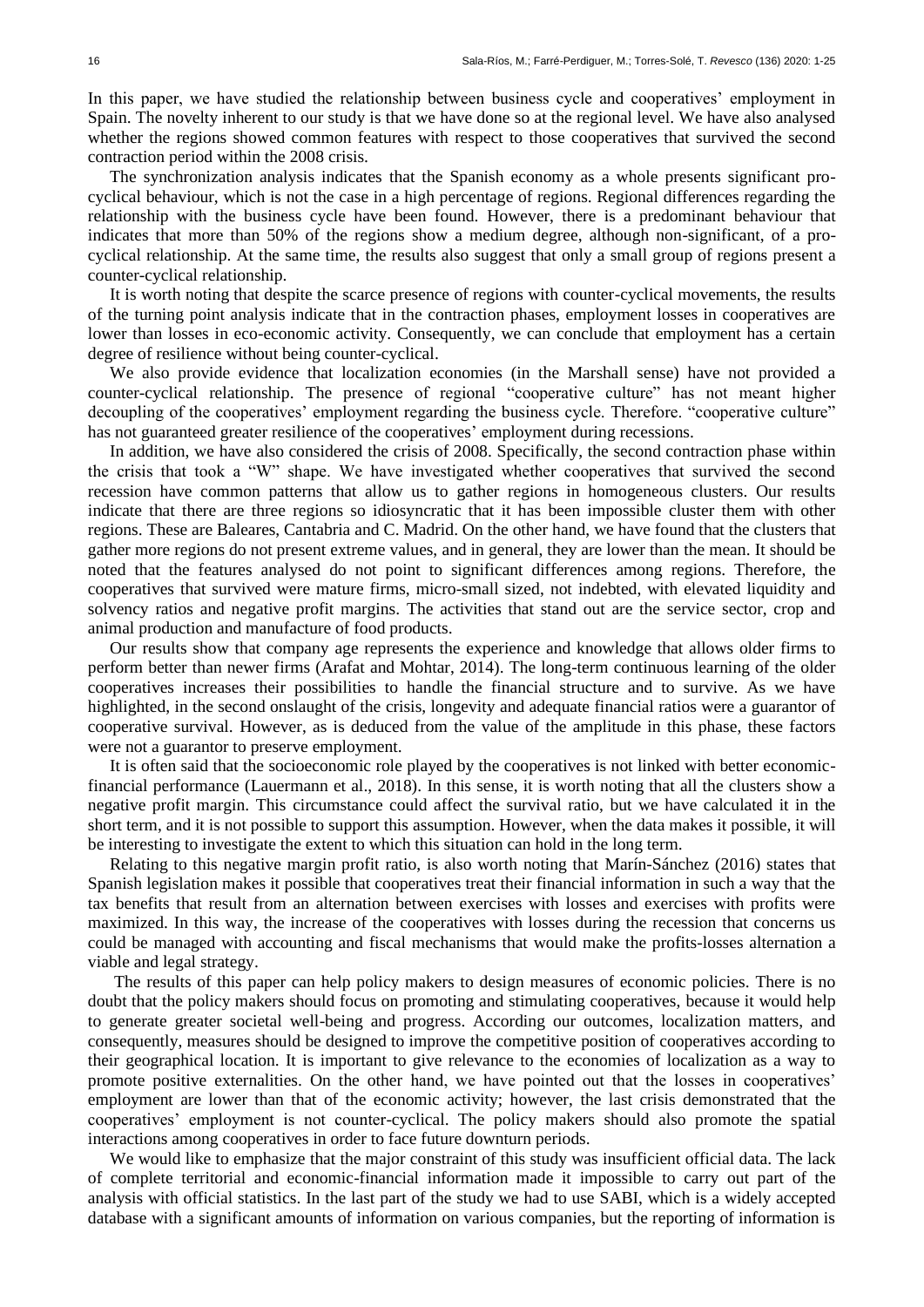not homogeneous thorough the years, and there are many missing values. In this sense, in the cluster analysis, within the economic financial criteria, we thought that it was necessary to include the public aids to the cooperatives. However, this became impossible due to the large amount of lost values in the SABI database.

Future inquiries should try to widen the study in two interlinked fields. First, it is necessary to include some variables that approach the public interventions in cooperatives. We have recommended that policy makers take into account the economies of localization in their measures. However, we have not analysed the extent to which such measures exist, even though they would be inefficient/insufficient, or alternatively, they do not yet exist. On the other hand, the regulation of cooperatives also warrants a larger analysis. Given that the regulations on cooperatives are very broad and in some cases have significant regional divergences (Marín-Sánchez, 2016), future analysis should explore whether such divergence influences cooperatives' cyclical results and their survival rates. It would also be of interest to carry out a review of not only Spanish regulations, but also European regulations, in order to detect the degree of implementation of measures for development and verify if regulation has been a strength or weakness in periods of recession.

## **6. References**

- Arafat, M., & Mohtar, S. (2014) Age: Does it Matter for Firms to Perform? *International Journal of Academic Research in Business and Social Sciences*, *4*(3), pp. 252–260. [https://doi.org/10.6007/ijarbss/v4-i3/704.](https://doi.org/10.6007/ijarbss/v4-i3/704)
- Arando, S., Peña, I., & Verheul, I. (2009) Market entry of firms with different legal forms, an empirical test of the influence of institutionals factors. *International Entrepreneurship and Management*, *5*(1), pp. 77–95.
- Audretsch, D. B., & Feldman, M. P. (2004) Knowledge Spillovers and the Geography of Innovation. In J. Vernon & J.- F. Thisse (Eds.), *Handbook of Regional and Urban Economics Vol. 4* (North-Holl, pp. 2713–2739). Amsterdam.
- Ayyagari, M., Demirguc-Kunt, A., & Maksimovic, V. (2011) *Small vs. Young Firms across the World: Contribution to Employment, Job Creation, and Growth*. [https://doi.org/10.1596/1813-9450-5631.](https://doi.org/10.1596/1813-9450-5631)
- Basterretxea, I., & Storey, J. (2018) Do Employee-Owned Firms Produce More Positive Employee Behavioural Outcomes? If Not Why Not? A British-Spanish Comparative Analysis. *British Journal of Industrial Relations*, *56*(2), pp. 292–319[. https://doi.org/10.1111/bjir.12247.](https://doi.org/10.1111/bjir.12247)
- Ben-Ner, A. (1988) The life–cycle of worker-owned firms in market economies. A theorical analysis. *Journal of Economic Behavior and Organization*, *10*(3), pp. 287–313.
- Birchall, J., & Ketilson, L. H. (2009) Resilience of the cooperative business model in times of crisis. International Labour Office, Sustainable Enterprise Programme. In *Geneva: ILO*.
- Borda-Rodríguez, A., Johnson, H., Shaw, L., & Vicari, S. (2016) What Makes Rural Co‐operatives Resilient in Developing Countries? *Journal of International Development*, *28*(1), pp. 89–111[. https://doi.org/10.1002/jid.3125.](https://doi.org/10.1002/jid.3125)
- Bretos, I., Errasti, A., & Marcuello, C. (2018) Ownership, governance, and the diffusion of HRM practices in multinational worker cooperatives: Case-study evidence from the Mondragon group. *Human Resource Management Journal*, *28*(1)[. https://doi.org/10.1111/1748-8583.12165.](https://doi.org/10.1111/1748-8583.12165)
- Bry, G., & Boschan, C. (1971) *Cyclical analysis of time series: selected procedures and computer programmes*. New York: National bureau of Economic Research.
- Burns, A. F., & Mitchell, W. (1946) Measuring Business Cycles. In *NBER, Studies in Business Cycle*. New York: Columbia University Press.
- Calderón, B., & Calderón, M. J. (2012) La calidad del empleo de las entidades de la economía social en el período de crisis. *Ekonomiaz*, *79*, pp. 30–57.
- Calinski, T., & Harabasz, J. (1974) A dendrite method for cluster analysis. *Communications in Statistics*, *3*(1), 1–27.
- Cantanero, S., González-Loureiro, M., & Puig, F. (2017) Efectos de la crisis económica sobre el emprendimiento en empresas de economía social en España: un análisis espacial. *REVESCO. Revista de Estudios Cooperativos, Tercer Cuatrimestre*, Nº 125, pp. 24–48. [https://doi.org/10.5209/reve.56133.](https://doi.org/10.5209/reve.56133)
- Carini, C., & Carpita, M. (2014) The impact of the economic crisis on Italian cooperatives in the industrial sector. *Journal of Co-Operative Organization and Management*, *2*(1), pp. 14–23. [https://doi.org/10.1016/J.JCOM.2014.03.001.](https://doi.org/10.1016/J.JCOM.2014.03.001)
- Costa, E., Andreaus, M., Carini, C., & Carpita, M. (2012) Exploring the efficiency of Italian social cooperatives by descriptive and principal component analysis. *Service Business*, *6*(1), pp. 117–136. [https://doi.org/10.1007/s11628-](https://doi.org/10.1007/s11628-011-0131-9) [011-0131-9.](https://doi.org/10.1007/s11628-011-0131-9)
- Costa, E., & Carini, C. (2016) Northern and southern Italian social cooperatives during the economic crisis: a multiple factor analysis. *Service Business*, *10*(2), pp. 369–392. [https://doi.org/10.1007/s11628-015-0274-1.](https://doi.org/10.1007/s11628-015-0274-1)
- Díaz-Foncea, M., & Marcuello, C. (2013) Evolución del sector cooperativo en España. *Artículo Presentado En La 4th International CIRIEC Research Conference on the Social Economy, Antwerp (Belgica).*
- Díaz-Foncea, M., & Marcuello, C. (2014) The Relation between Total Employment and Cooperative Employment: A Convergence and Causality Analysis. *Spatial Economic Analysis*, *9*(1), pp. 71–92. [https://doi.org/10.1080/17421772.2013.864048.](https://doi.org/10.1080/17421772.2013.864048)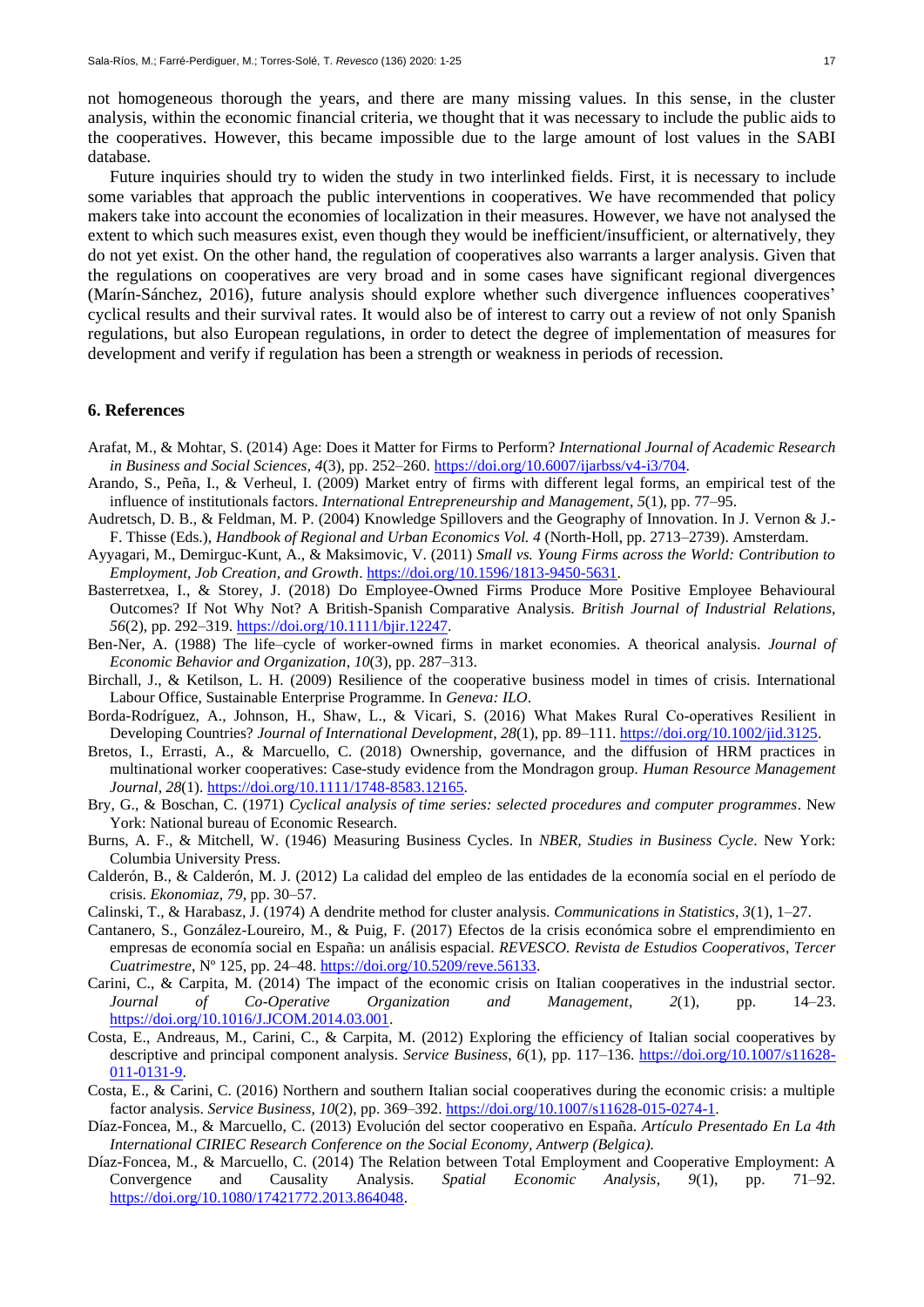- Díaz-Foncea, M., & Marcuello, C. (2015) Spatial patterns in new firm formation: are cooperatives different? *Small Business Economics*, *44*(1), pp. 171–187.
- Díaz, M., & Marcuello, C. (2010) Impacto económico de las cooperativas. La generación de empleo en las sociedades cooperativas y su relación con el PIB. *CIRIEC-España, Revista de Economía Pública, Social y Cooperativa*, Nº 67, pp. 23–44.
- Divar Garteiz-Aurrecoa, J. (2013) Las cooperativas: Una alternativa económica y social frente a la crisis. *Boletín de La Asociación Internacional de Derecho Cooperativo*, Nº 47, 257[. https://doi.org/10.18543/baidc-47-2013pp257-264.](https://doi.org/10.18543/baidc-47-2013pp257-264)
- Fakhfakh, F., Perotin, V., & Gago, M. (2012) Productivity, capital, and labor in labor-managed and conventional firms: An investigation on French data. *Industrial and Labor Relations Review*, *65*(4), pp. 847–879. [https://doi.org/10.1177/001979391206500404.](https://doi.org/10.1177/001979391206500404)
- Fiorentini, G., & Planas, C. (2003) *User manual BUSY-Program.* Ispra, Italy: EC Fifth Framework Program Joint Research Centre of the European Commission,.
- Fusco, F., & Migliaccio, G. (2018) Crisis, sectoral and geographical factors: financial dynamics of Italian cooperatives. *EuroMed Journal of Business*, *13*(2), pp. 130–148[. https://doi.org/10.1108/EMJB-02-2016-0002.](https://doi.org/10.1108/EMJB-02-2016-0002)
- Grávalos, M., & Pomares, I. (2001) Cooperativas, desempleo y efecto refugio. *REVESCO. Revista de Estudios Cooperativos*, Nº 74, pp. 69–84.
- Harding, D., & Pagan, A. (2002) Dissecting the cycle: a methodological investigation. *Journal of Monetary Economics*, *49*(2), pp. 365–381[. https://doi.org/10.1016/S0304-3932\(01\)00108-8.](https://doi.org/10.1016/S0304-3932(01)00108-8)
- Harding, D., & Pagan, A. (2006) Synchronization of cycles. *Journal of Econometrics*, *132*(1), pp. 59–79. Retrieved from [https://ideas.repec.org/a/eee/econom/v132y2006i1p59-79.html.](https://ideas.repec.org/a/eee/econom/v132y2006i1p59-79.html)
- Harrison, B., Kelley, M. R., & Gant, J. (1997) Innovative firm behavior and local milieu: exploring theintersection of agglomeration, firm effects, and technological change. *Economic Geography*, (72), pp. 233–258.
- Isard, W. (1956) *Location and Space-Economy* (MA: MIT Pr). Cambridge.
- Lajara-Camilleri, N., & Mateos-Ronco, A. (2012) Estructura financiera y logro empresarial en cooperativas agrarias: Una aproximación empírica. *Economia Agraria y Recursos Naturales*, *12*(2), pp. 77–101. [https://doi.org/10.7201/earn.2012.02.04.](https://doi.org/10.7201/earn.2012.02.04)
- Lampel, J., Bhalla, A., & Jha, P. (2012) The employee owned business model during growth and adversity: how well does it hold up? *European Business Review*, *July*-*August*, pp. 20–23.
- Lampel, J., Bhalla, A., & Jha, P. (2014) Does the governance confer organisational resilience? Evidence from UK employee owned businesses. *European Management Journal*, *32*(1), pp. 66–72.
- Landis, J. R., & Koch, G. G. (1977) The Measurement of Observer Agreement for Categorical Data. *Biometrics*, *33*(1), pp. 159–174. [https://doi.org/10.2307/2529310.](https://doi.org/10.2307/2529310)
- Lauermann, G. J., Moreira, V. R., Souza, A., & Piccoli, P. G. R. (2018) Do Cooperatives with Better Economic– Financial Indicators also have Better Socioeconomic Performance? *Voluntas*, (First on line), pp. 1–12. [https://doi.org/10.1007/s11266-018-0036-5.](https://doi.org/10.1007/s11266-018-0036-5)
- Lucas, R. E. (1977) Understanding business cycles. In K. K. Brunner & A. Meltzer (Eds.), *Stabilization of the domestic and international economy* (pp. 7–29). North Holland, Amsterdam: Carnegie-Rochester Conference Series on Public Policy.
- Marín-Sánchez, M. M. (2016) La compensación fiscal de pérdidas en cooperativas y su impacto como fuente de financiación derivada de la crisis. *Economía Social y Crecimiento. XVI Congreso de Investigadores En Economía Social y Cooperativa*.
- Marshall, A. (1890) *Principles of Economics* (MacMillan). Londres.
- Martínez-Victoria, M. C., Sánchez-Val, M. M., & Arcas-Lario, N. (2018) Spatial determinants of productivity growth on agri-food Spanish firms: a comparison between cooperatives and investor-owned firms. *Agricultural Economics (United Kingdom)*, *49*(2), pp. 213–223[. https://doi.org/10.1111/agec.12410.](https://doi.org/10.1111/agec.12410)
- Morales, A. (2003) La democracia industrial en España: orígenes y desarrollo de las empresas de trabajo asociado en el Siglo XX. *CIRIEC-España. Revista de Economía Pública, Social y Cooperativa*, Nº 44, pp. 137–174.
- Musson, A., & Rousselière, D. (2018) Exploring the effect of crisis on cooperatives : A Bayesian performance analysis of French craftsmen cooperatives. *Working Paper SMART – LERECO*, *18*–*7* (October).
- Newey, W. K., & West, K. D. (1987) A Simple, Positive Semi-Definite, Heteroskedasticity and Autocorrelation Consistent Covariance Matrix. *Econometrica*, *55*(3), 703[. https://doi.org/10.2307/1913610.](https://doi.org/10.2307/1913610)
- Nwankwo, F., Ogbodo, O. C., & Ewuim, N. (2016) Effect of Cooperative Type and Age on Profit Performance: A Study of Cooperative Societies in Awka North LGA in Anambra State, Nigeria. *African Research Review*, *10*(4), pp. 187–203. [https://doi.org/10.4314/afrrev.v10i4.14.](https://doi.org/10.4314/afrrev.v10i4.14)
- Pablo-Martí, F., & Muñoz-Yebra, C. (2009) Localización empresarial y economías de aglomeración: el debate en torno a la agregación espacial. *Investigaciones Regionales*, Nº 15, pp. 139–166.
- Park, R., Kruse, D., & Sesil, J. (2004) Does employee ownership enhance firm survival? In *Employee Participation, Firm Performance and Survival* (pp. 3–33). Emerald Group Publishing Limited.
- Pérez, M. C., & Valiente, L. (2017) La localización sectorial del cooperativismo: una aproximación a nivel territorial español. *REVESCO. Revista de Estudios Cooperativos, Primer Cuatrimestre*, Nº 123, pp. 198–224. DOI: [http://dx.doi.org/10.5209/REVE.54916.](http://dx.doi.org/10.5209/REVE.54916)
- Pérotin, V. (2006) Entry, exit, and the business cycle: Are cooperatives different? *Journal of Comparative Economics*, *34*(2), pp. 295–316[. https://doi.org/10.1016/j.jce.2006.03.002.](https://doi.org/10.1016/j.jce.2006.03.002)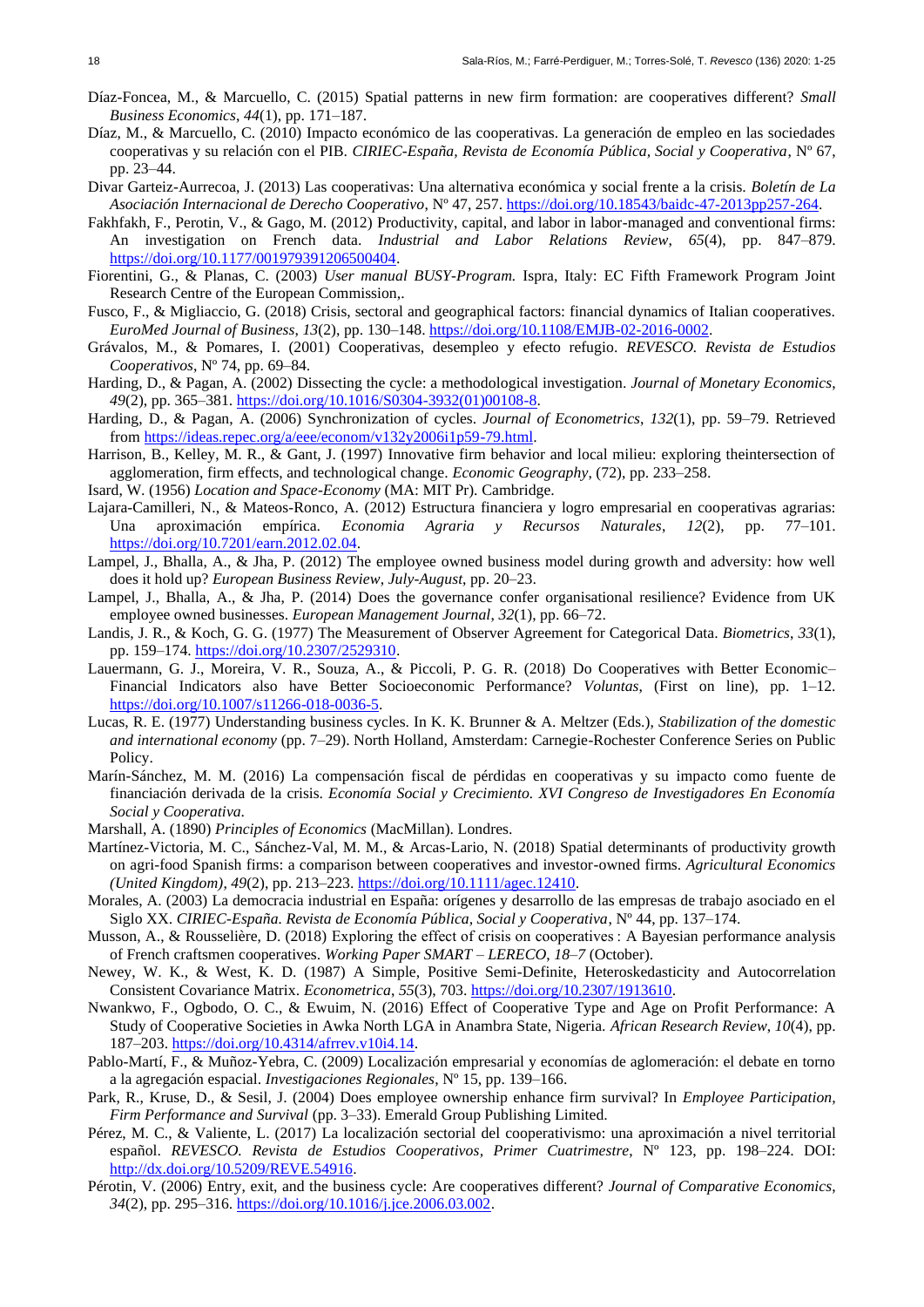- Roelants, B., Dovgan, D., Eum, H., & Terrasi, E. (2012) The Resilience of the Cooperative Model. In *CECOP-CICOPA Europe*. [https://doi.org/10.1128/CVI.00435-06.](https://doi.org/10.1128/CVI.00435-06)
- Román, C. A. (2014) Las cooperativas españolas y los ciclos económicos. Un análisis comparado. *CIRIEC-España. Revista de Economía Pública, Social y Cooperativa*, Nº 80, pp. 77–110.
- Sabín, F., Fernández, J. L., & Bandrés, I. (2013) Factor C: Factores de resistencia de las microempresas cooperativas frente a la crisis y recomendaciones para un fortalecimiento cooperativo del sector de lo social. *Revista Vasca de Economía Social GEZKI*, Nº 75, pp. 75–100. [https://doi.org/10.3917/proj.010.0007.](https://doi.org/10.3917/proj.010.0007)
- Sala-Ríos, M., Torres-Solé, T., & Farré-Perdiguer, M. (2018) Demografía de las cooperativas en tiempos de crisis. *CIRIEC-España, Revista de Economía Pública, Social y Cooperativa*, Nº 93, pp. 51–84. [https://doi.org/10.7203/CIRIEC-E.93.11042.](https://doi.org/10.7203/CIRIEC-E.93.11042)
- Sala Rios, M., Farré Perdiguer, M., & Torres Solé, T. (2014) Un análisis del comportamiento cíclico de las cooperativas y sociedades laborales españolas y de su relación con la actividad económica. *REVESCO. Revista de Estudios Cooperativos, Segundo Cuatrimestre*, Nº 115, pp. 7–29. DOI: [http://dx.doi.org/10.5209/rev\\_REVE.2014.v115.45279.](http://dx.doi.org/10.5209/rev_REVE.2014.v115.45279)
- Sala Rios, M., Torres Solé, T., & Farré Perdiguer, M. (2015) El empleo de las cooperativas. Un análisis comparativo de sus fases cíclicas y de su grado de sincronización. *CIRIEC-España, Revista de Economía Pública, Social y Cooperativa*, Nº 83, pp. 115–141.
- Smith, S. (2003) Network externalities and cooperative networks, stylized facts and theory. In L. Sun (Ed.), *Ownership anf governance of entreprise, recent innovate developments*. Hampshire, NY: Palgrave MacMillan.
- Soboh, R. A. M. E., Lansink, A. O., & Van Dijk, G. (2014) Efficiency of European dairy processing firms. *NJAS - Wageningen Journal of Life Sciences*, *70*–*71*, pp. 53–59. [https://doi.org/10.1016/j.njas.2014.05.003.](https://doi.org/10.1016/j.njas.2014.05.003)
- Suárez, M. P., & Torné, I. S. (2018) El empleo en las cooperativas en España ( 2005-2016 ): el caso de Andalucía Employment in cooperatives in Spain 2005-2016 : the case of Andalusia. *Revista Del Centro de Estudios de Sociología Del Trabajo*, Nº 10, pp. 115–145.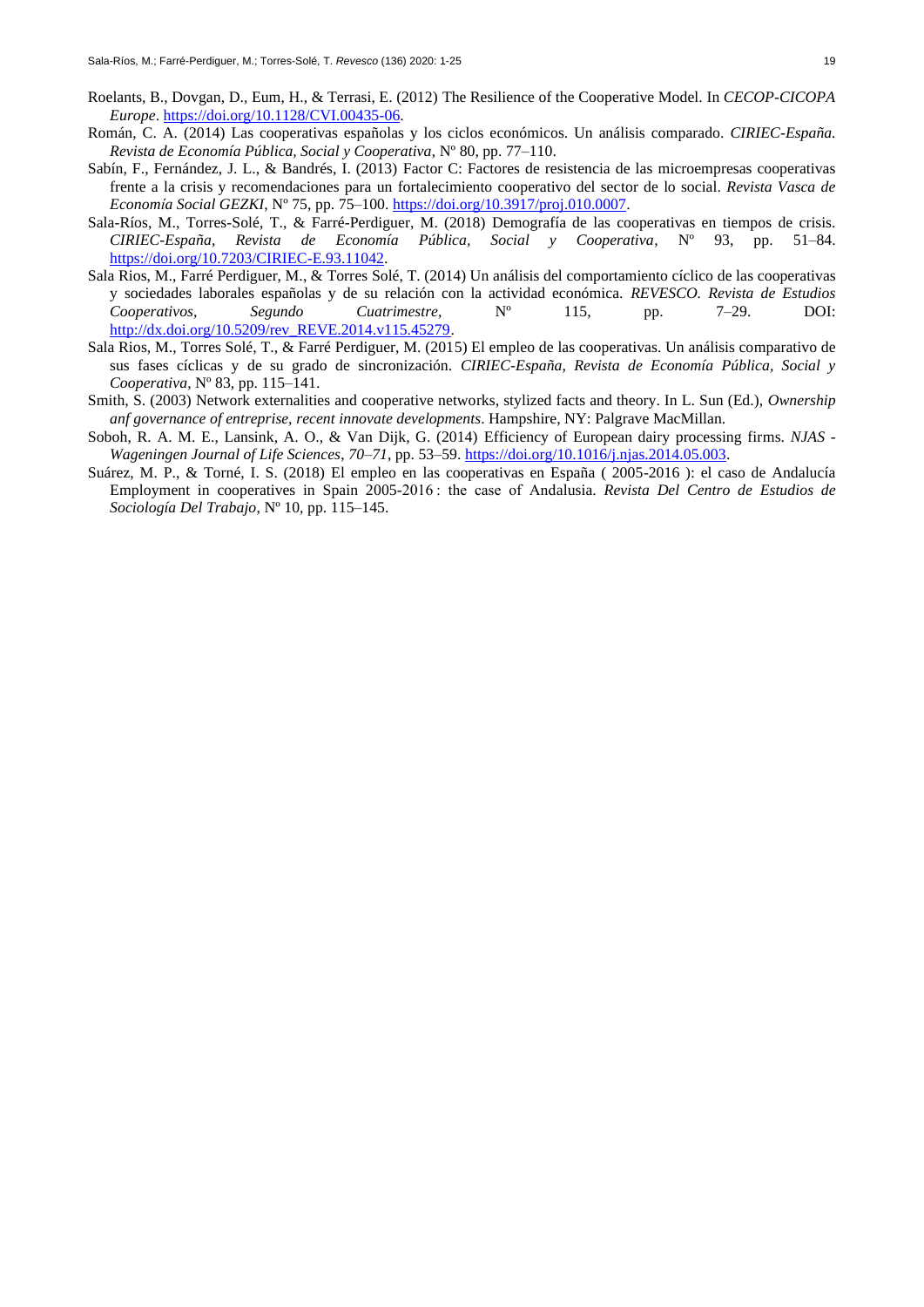## **Appendix 1**

| <b>Region/Year</b>       |                           |                                      | 2005                                    |                          | 2009                      |                                      |                                         |                         |  |
|--------------------------|---------------------------|--------------------------------------|-----------------------------------------|--------------------------|---------------------------|--------------------------------------|-----------------------------------------|-------------------------|--|
|                          | Cooperatives <sup>1</sup> | <b>Sales</b><br>figures <sup>2</sup> | <b>Added value</b><br>(AV) <sup>2</sup> | Emplovement <sup>3</sup> | Cooperatives <sup>1</sup> | <b>Sales</b><br>figures <sup>2</sup> | <b>Added value</b><br>(AV) <sup>2</sup> | Emplovment <sup>3</sup> |  |
| Andalucía                | 5,888                     | 8,863.12                             | 1,109.05                                | 54,335                   | 4,684                     | 9,879.11                             | 1,164.09                                | 49,850                  |  |
| Aragón                   | 746                       | 1,399.70                             | 146.86                                  | 6,491                    | 639                       | 1,698.08                             | 150.86                                  | 5,175                   |  |
| Asturias                 | 333                       | 539.95                               | 58.39                                   | 3,218                    | 299                       | 642.91                               | 65.58                                   | 2,975                   |  |
| <b>Baleares</b>          | 158                       | 339.94                               | 43.37                                   | 2,175                    | 170                       | 322.71                               | 45.98                                   | 2,405                   |  |
| Canarias                 | 472                       | 1,267.31                             | 123.76                                  | 6,490                    | 356                       | 1,161.53                             | 118.53                                  | 5,425                   |  |
| Cantabria                | 117                       | 199.13                               | 14.20                                   | 1,185                    | 96                        | 182.84                               | 24.61                                   | 1,086                   |  |
| Castilla<br>la<br>Mancha | 1,386                     | 2,011.68                             | 256.13                                  | 10,970                   | 1,218                     | 2,070.54                             | 250.75                                  | 9,576                   |  |
| Castilla León            | 1,385                     | 2,373.31                             | 278.23                                  | 9,751                    | 1,376                     | 2,460.87                             | 279.65                                  | 9,083                   |  |
| Cataluña                 | 3,291                     | 6,308.06                             | 1,235.43                                | 30,094                   | 2,514                     | 4,604.39                             | 949.71                                  | 28,731                  |  |
| C. Valencia              | 2,383                     | 3,830.72                             | 754.25                                  | 45,392                   | 1,969                     | 4,867.96                             | 866.87                                  | 43,354                  |  |
| Extremadura              | 821                       | 1,717.70                             | 152.97                                  | 6,524                    | 747                       | 1,798.01                             | 170.91                                  | 5,216                   |  |
| Galicia                  | 898                       | 2,388.97                             | 228.62                                  | 7,093                    | 824                       | 2,634.03                             | 220.74                                  | 6,651                   |  |
| C. Madrid                | 1,100                     | 5,193.91                             | 351.00                                  | 12,101                   | 981                       | 4,408.52                             | 361.78                                  | 13,293                  |  |
| Murcia                   | 1,351                     | 2,374.88                             | 337.61                                  | 15,152                   | 1,111                     | 2,728.04                             | 361.89                                  | 14,422                  |  |
| Navarra <sup>4</sup>     | 239                       |                                      |                                         | 3,986                    | 230                       |                                      |                                         | 4,871                   |  |
| País vasco <sup>4</sup>  | 955                       |                                      |                                         | 20,838                   | 963                       |                                      |                                         | 20,070                  |  |
| La Rioja                 | 158                       | 274.79                               | 39.73                                   | 1,472                    | 132                       | 288.72                               | 39.39                                   | 1,142                   |  |
| <b>Total</b>             | 21,681                    | 39,083.16                            | 5,129.62                                | 237,267                  | 18,309                    | 39,748.26                            | 5,071.33                                | 223,325                 |  |
| <b>Region/Year</b>       |                           |                                      | 2014                                    |                          |                           |                                      | Average                                 |                         |  |
|                          | Cooperatives <sup>1</sup> | <b>Sales</b><br>figures <sup>2</sup> | <b>Added value</b><br>(AV) <sup>2</sup> | Employment <sup>3</sup>  | Cooperatives <sup>1</sup> | <b>Sales</b><br>figure <sup>2</sup>  | <b>Added value</b><br>(AV) <sup>2</sup> | Employment <sup>3</sup> |  |
| Andalucía                | 3,992                     | 11,832.88                            | 1,111.89                                | 46,162                   | 4,855                     | 10,191.70                            | 1,128.34                                | 50,116                  |  |
| Aragón                   | 568                       | 1,969.71                             | 159.50                                  | 4,712                    | 651                       | 1,689.16                             | 152.41                                  | 5,459                   |  |
| Asturias                 | 233                       | 587.24                               | 52.13                                   | 2,190                    | 288                       | 590.03                               | 58.70                                   | 2,794                   |  |
| <b>Baleares</b>          | 161                       | 304.16                               | 46.06                                   | 1,373                    | 163                       | 322.27                               | 45.14                                   | 1,984                   |  |
| Canarias                 | 291                       | 1,086.13                             | 105.66                                  | 4,470                    | 373                       | 1,171.66                             | 115.98                                  | 5,462                   |  |
| Cantabria                | 103                       | 172.81                               | 21.98                                   | 1,081                    | 105                       | 184.93                               | 20.26                                   | 1,117                   |  |
| Castilla<br>la<br>Mancha | 1,052                     | 2,328.32                             | 237.51                                  | 9,294                    | 1,219                     | 2,136.85                             | 248.13                                  | 9,947                   |  |
| Castilla y León          | 1,282                     | 2,802.04                             | 254.95                                  | 7,439                    | 1,348                     | 2,545.41                             | 270.94                                  | 8,758                   |  |
| Cataluña                 | 2,166                     | 4,566.82                             | 1,037.20                                | 28,484                   | 2,657                     | 5,159.76                             | 1,074.11                                | 29,103                  |  |
| C. Valencia              | 1,674                     | 5,034.93                             | 997.66                                  | 39,512                   | 2,009                     | 4,577.87                             | 872.92                                  | 42,753                  |  |
| Extremadura              | 704                       | 1,886.16                             | 151.63                                  | 4,946                    | 757                       | 1,800.63                             | 158.50                                  | 5,562                   |  |
| Galicia                  | 824                       | 2,478.95                             | 222.13                                  | 6,942                    | 849                       | 2,500.65                             | 223.83                                  | 6,895                   |  |
| C. Madrid                | 890                       | 4,685.42                             | 452.01                                  | 12,674                   | 990                       | 4,762.62                             | 388.26                                  | 12,689                  |  |
| Murcia                   | 1,010                     | 2,642.42                             | 356.24                                  | 14,185                   | 1,157                     | 2,581.78                             | 351.92                                  | 14,586                  |  |
| Navarra <sup>4</sup>     | 264                       | $\overline{\phantom{a}}$             | $\mathbb{L}$                            | 5,474                    | 244                       | $\overline{\phantom{a}}$             | $\overline{\phantom{a}}$                | 4,777                   |  |
| País vasco <sup>4</sup>  | 1,208                     | $\Box$                               | $\Box$                                  | 23,081                   | 1,042                     | $\overline{\phantom{a}}$             | $\Box$                                  | 21,330                  |  |
| La Rioja                 | 124                       | 281.67                               | 31.56                                   | 1,246                    | 138                       | 281.73                               | 36.89                                   | 1,287                   |  |
|                          |                           |                                      |                                         |                          |                           |                                      |                                         |                         |  |

Table. A1.1. Cooperatives: main data

1. Number of quotation centres 2. Thousand million euros 3. Number of employees 4. The fiscal data of País Vasco and Navarra are excluded because they have a special regional regime that allows them to have an independent Spanish Tax Agency; therefore, it is not possible to obtain their fiscal figures.

Source: Ministry Labour and Social Economy (MLSE) and own elaboration.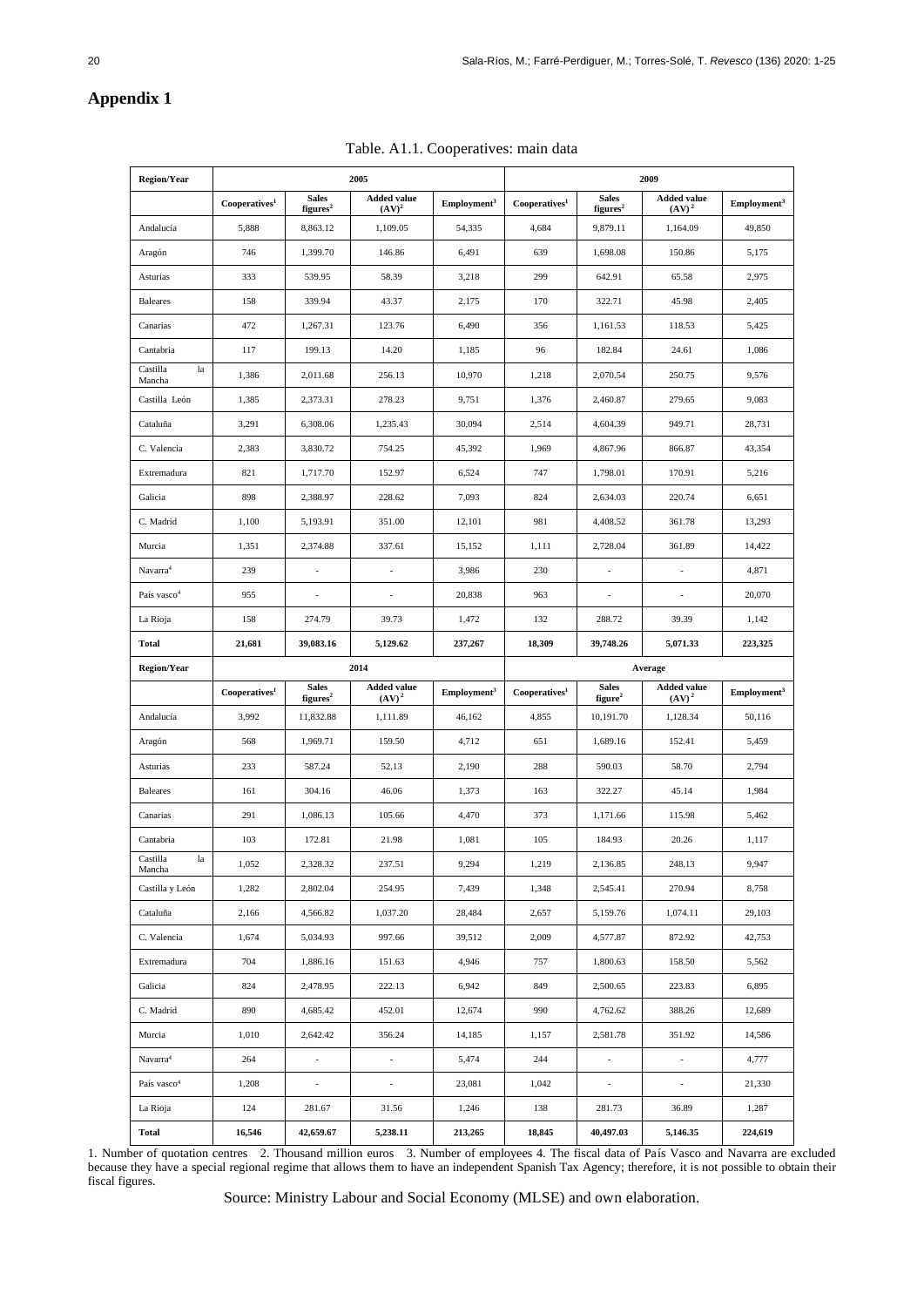|                    |                   |                    | Number of cooperatives <sup>2</sup> |                           |                   |                    | <b>Employment</b> |                           |
|--------------------|-------------------|--------------------|-------------------------------------|---------------------------|-------------------|--------------------|-------------------|---------------------------|
| Region             | Primary<br>sector | Industry<br>sector | Construction<br>industry            | <b>Services</b><br>sector | Primary<br>sector | Industry<br>sector | Construction      | <b>Services</b><br>sector |
| Andalucía          | 31.98             | 27.51              | 28.86                               | 23.10                     | 29.07             | 23.13              | 28.81             | 20.17                     |
| Aragón             | 2.99              | 3.68               | 3.50                                | 3.48                      | 1.11              | 2.93               | 3.09              | 2.59                      |
| Asturias           | 1.21              | 1.51               | 0.78                                | 1.74                      | 0.50              | 1.06               | 0.68              | 1.49                      |
| <b>Baleares</b>    | 0.38              | 0.25               | 0.38                                | 1.28                      | 0.11              | 0.23               | 0.38              | 1.24                      |
| Canarias           | 1.66              | 1.10               | 1.03                                | 2.53                      | 1.24              | 2.16               | 1.21              | 2.84                      |
| Cantabria          | 0.22              | 0.38               | 0.38                                | 0.73                      | 0.04              | 0.50               | 0.46              | 0.61                      |
| Castilla la Mancha | 7.84              | 11.89              | 6.45                                | 4.19                      | 4.45              | 8.82               | 6.36              | 3.35                      |
| Castilla León      | 21.26             | 6.36               | 3.67                                | 4.54                      | 4.31              | 7.19               | 3.42              | 3.11                      |
| Cataluña           | 4.60              | 12.52              | 17.54                               | 16.43                     | 2.63              | 11.69              | 14.53             | 15.56                     |
| C. Valencia        | 9.42              | 8.70               | 10.21                               | 11.73                     | 35.92             | 6.93               | 9.45              | 18.28                     |
| Extremadura        | 4.06              | 5.04               | 3.31                                | 3.76                      | 1.99              | 3.77               | 5.24              | 2.15                      |
| Galicia            | 5.30              | 4.21               | 2.34                                | 4.77                      | 2.35              | 5.43               | 3.56              | 2.69                      |
| C. Madrid          | 0.73              | 2.34               | 4.22                                | 7.58                      | 0.49              | 1.94               | 3.71              | 7.78                      |
| Murcia             | 5.32              | 3.84               | 10.75                               | 6.41                      | 13.93             | 4.05               | 11.55             | 4.99                      |
| Navarra            | 1.55              | 1.50               | 0.57                                | 1.28                      | 1.36              | 5.02               | 0.43              | 1.77                      |
| País vasco         | 1.16              | 7.63               | 5.61                                | 5.84                      | 0.46              | 13.84              | 6.87              | 10.82                     |
| La Rioja           | 0.32              | 1.52               | 0.40                                | 0.61                      | 0.05              | 1.29               | 0.25              | 0.56                      |

Table. A1.2. Percentage weight of each region over Spanish total<sup>1</sup>

1. 2005-2009-2014 average

2. Number of quotation centres

Source: Ministry Labour and Social Economy (MLSE) and own elaboration.

|  | Table. A1.3. Percentage weight of each sector over total of each region <sup>1</sup> |  |  |  |  |
|--|--------------------------------------------------------------------------------------|--|--|--|--|
|  |                                                                                      |  |  |  |  |

|                    |                   |                    | Number of cooperatives <sup>2</sup> |                           | <b>Employment</b> |                    |              |                           |  |
|--------------------|-------------------|--------------------|-------------------------------------|---------------------------|-------------------|--------------------|--------------|---------------------------|--|
| Region             | Primary<br>sector | Industry<br>sector | Construction<br>industry            | <b>Services</b><br>sector | Primary<br>sector | Industry<br>sector | Construction | <b>Services</b><br>sector |  |
| Andalucía          | 17.25             | 21.59              | 10.42                               | 50.74                     | 20.22             | 15.00              | 4.98         | 59.81                     |  |
| Aragón             | 12.03             | 21.56              | 9.42                                | 56.99                     | 7.10              | 17.43              | 4.90         | 70.57                     |  |
| <b>Asturias</b>    | 10.98             | 20.00              | 4.74                                | 64.28                     | 6.23              | 12.35              | 2.12         | 79.30                     |  |
| <b>Baleares</b>    | 6.13              | 5.93               | 4.09                                | 83.84                     | 1.92              | 3.83               | 1.66         | 92.59                     |  |
| Canarias           | 11.62             | 11.26              | 4.83                                | 72.30                     | 7.89              | 12.85              | 1.92         | 77.34                     |  |
| Cantabria          | 5.38              | 13.92              | 6.33                                | 74.37                     | 1.19              | 14.62              | 3.55         | 80.64                     |  |
| Castilla la Mancha | 16.85             | 37.20              | 9.27                                | 36.68                     | 15.58             | 28.82              | 5.54         | 50.06                     |  |
| Castilla León      | 41.31             | 17.98              | 4.77                                | 35.94                     | 17.15             | 26.66              | 3.38         | 52.80                     |  |
| Cataluña           | 4.53              | 17.97              | 11.57                               | 65.94                     | 3.15              | 13.05              | 4.32         | 79.47                     |  |
| C. Valencia        | 12.28             | 16.51              | 8.91                                | 62.30                     | 29.28             | 5.27               | 1.92         | 63.53                     |  |
| Extremadura        | 14.04             | 25.35              | 7.66                                | 52.95                     | 12.50             | 22.01              | 8.17         | 57.33                     |  |
| Galicia            | 16.34             | 18.89              | 4.83                                | 59.94                     | 11.90             | 25.58              | 4.48         | 58.04                     |  |
| C. Madrid          | 1.92              | 9.02               | 7.47                                | 81.59                     | 1.34              | 4.98               | 2.53         | 91.15                     |  |
| Murcia             | 12.04             | 12.64              | 16.27                               | 59.04                     | 33.28             | 9.03               | 6.86         | 50.84                     |  |
| Navarra            | 16.64             | 23.47              | 4.09                                | 55.80                     | 9.92              | 34.14              | 0.78         | 55.16                     |  |
| País Vasco         | 2.91              | 27.90              | 9.44                                | 59.76                     | 0.75              | 21.08              | 2.79         | 75.38                     |  |
| La Rioja           | 6.04              | 42.03              | 5.07                                | 46.86                     | 1.40              | 32.69              | 1.68         | 64.22                     |  |
| Total              | 13.89             | 20.22              | 9.30                                | 56.59                     | 15.52             | 14.46              | 3.86         | 66.16                     |  |

1. 2005-2009-2014 average 2. Number of quotation centres

Source: Ministry Labour and Social Economy (MLSE) and own elaboration.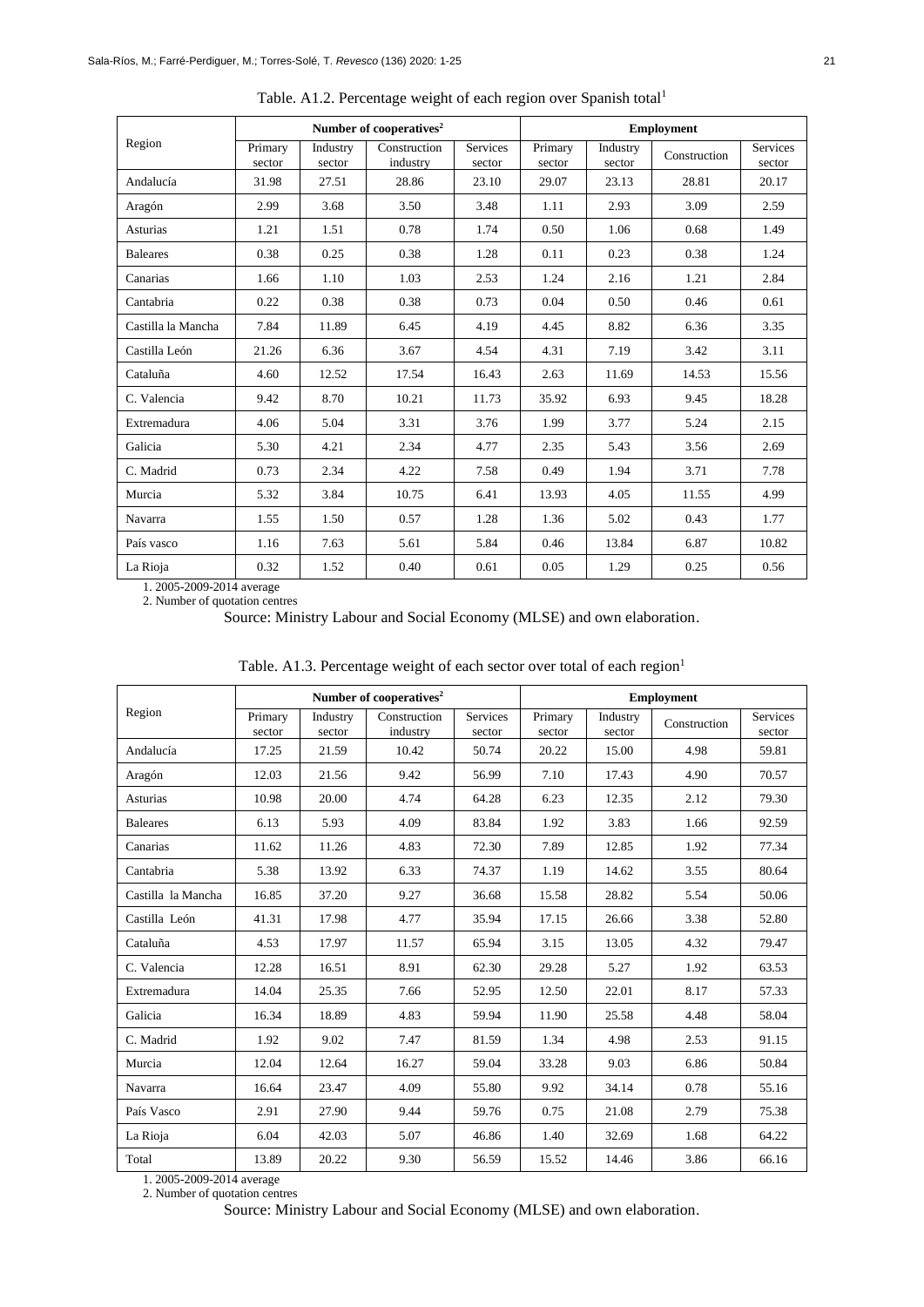## **Appendix 2**

Table. A2.1. Turning points: leads and lags with respect to the reference series (GDP)

|                        | <b>Trough</b>            | Peak         | <b>Trough</b>            | <b>Peak</b>              | <b>Trough</b>            | <b>Peak</b>              |
|------------------------|--------------------------|--------------|--------------------------|--------------------------|--------------------------|--------------------------|
| Reference Series (GDP) | Q3-2004                  | Q4-2007      | Q2-2009                  | Q3-2010                  | Q2-2013                  | Q1-2017                  |
| Andalucía              |                          | $\mathbf{0}$ | $\overline{0}$           | $+1$                     | $+4$                     |                          |
| Aragón                 | $-3$                     | $-10$        | $+2$                     | $+11$                    | $+6$                     | $+1$                     |
| <b>Asturias</b>        |                          | $-8$         | $-4$                     | $\overline{\phantom{a}}$ |                          | $+1$                     |
| <b>Baleares</b>        | $+9$                     |              | $+7$                     | $-5$                     | $+3$                     | $+1$                     |
| Canarias               | $\overline{\phantom{a}}$ | $-4$         | $\boldsymbol{0}$         | $\boldsymbol{0}$         | $\boldsymbol{0}$         | $\overline{\phantom{a}}$ |
| Cantabria              | $\overline{\phantom{a}}$ | $+3$         | $\overline{\phantom{a}}$ | $\overline{\phantom{a}}$ | $+2$                     | $-3$                     |
| Castilla la Mancha     | $-3$                     | $+2$         | $\overline{\phantom{a}}$ | $\overline{\phantom{0}}$ | $-6$                     | $\qquad \qquad -$        |
| Castilla y León        | $+5$                     | $+2$         | $+2$                     |                          |                          |                          |
| Cataluña               | $+1$                     | $-2$         | $\overline{0}$           | $-1$                     | $-2$                     | $-12$                    |
| C. Valencia            | $+2$                     | $-5$         | $\blacksquare$           | $\overline{\phantom{a}}$ | $+3$                     | $-2$                     |
| Extremadura            | $+1$                     | $+1$         | $+2$                     | $+2$                     | $-2$                     | $-8$                     |
| Galicia                | $-3$                     |              | $\overline{a}$           | $-2$                     | $+4$                     | $-7$                     |
| C. Madrid              | $-2$                     | $+3$         | $+7$                     | $\overline{\phantom{a}}$ | $\overline{\phantom{a}}$ | $\qquad \qquad -$        |
| C. Murcia              | $-1$                     | $-7$         | $+8$                     | $+10$                    | $+4$                     | $\overline{\phantom{a}}$ |
| Navarra                | $+6$                     | $+2$         | $+3$                     | $+7$                     |                          |                          |
| País Vasco             | $+2$                     | $-1$         | $-1$                     | $+4$                     | $-11$                    |                          |
| La Rioja               | $+1$                     | $-6$         | $-6$                     | $\overline{\phantom{a}}$ | $+10$                    | $-11$                    |
| CE                     |                          | $-5$         | $\boldsymbol{0}$         | $\boldsymbol{0}$         | $-1$                     |                          |

Note:  $+ (-)$  denotes a lag (lead) with respect to the reference series

Source: BUSY and own elaboration

|                         | <b>Contraction</b> | <b>Peak to Peak</b> | <b>Expansion</b> | <b>Trough to Trough</b> |
|-------------------------|--------------------|---------------------|------------------|-------------------------|
| <b>Reference Series</b> | 8.50               | 18.00               | 11.00            | 17.00                   |
| Andalucía               | 10.0               | 12.00               | 6.00             | 20.00                   |
| Aragón                  | 12.00              | 23.50               | 10.00            | 21.50                   |
| Asturias                | 10.00              | 46.00               | 36.00            |                         |
| <b>Baleares</b>         | 6.33               | 15.50               | 9.33             | 15.00                   |
| Canarias                | 10.50              | 15.00               | 5.00             | 16.00                   |
| Cantabria               | 21.00              | 31.00               | 10.00            |                         |
| Castilla la Mancha      | 14.00              |                     | 18.00            | 32.00                   |
| Castilla y León         | 6.00               | -                   | 10.00            | 16.00                   |
| Cataluña                | 7.50               | 13.33               | 6.33             | 14.00                   |
| C. Valencia             | 14.00              | 25.50               | 8.00             | 25.50                   |
| Extremadura             | 7.00               | 13.50               | 9.00             | 15.50                   |
| Galicia                 | 17.00              | 21.00               | 14.50            | 42.00                   |
| C. Madrid               | 9.50               | 21.00               | 14.50            | 23.50                   |
| C. Murcia               | 13.00              | 28.00               | 7.00             | 19.50                   |
| Navarra                 | 7.00               | 16.00               | 9.00             | 16.00                   |
| País Vasco              | 10.00              | 15.50               | 10.00            | 21.50                   |
| La Rioja                | 6.00               | 32.00               | 16.00            | 21.50                   |
| CE                      | 10.50              | 16.00               | 5.00             | 15.00                   |

|  |  |  | Table. A2.2. Phases and cycles average duration (months) |  |
|--|--|--|----------------------------------------------------------|--|
|  |  |  |                                                          |  |

Source: BUSY and own elaboration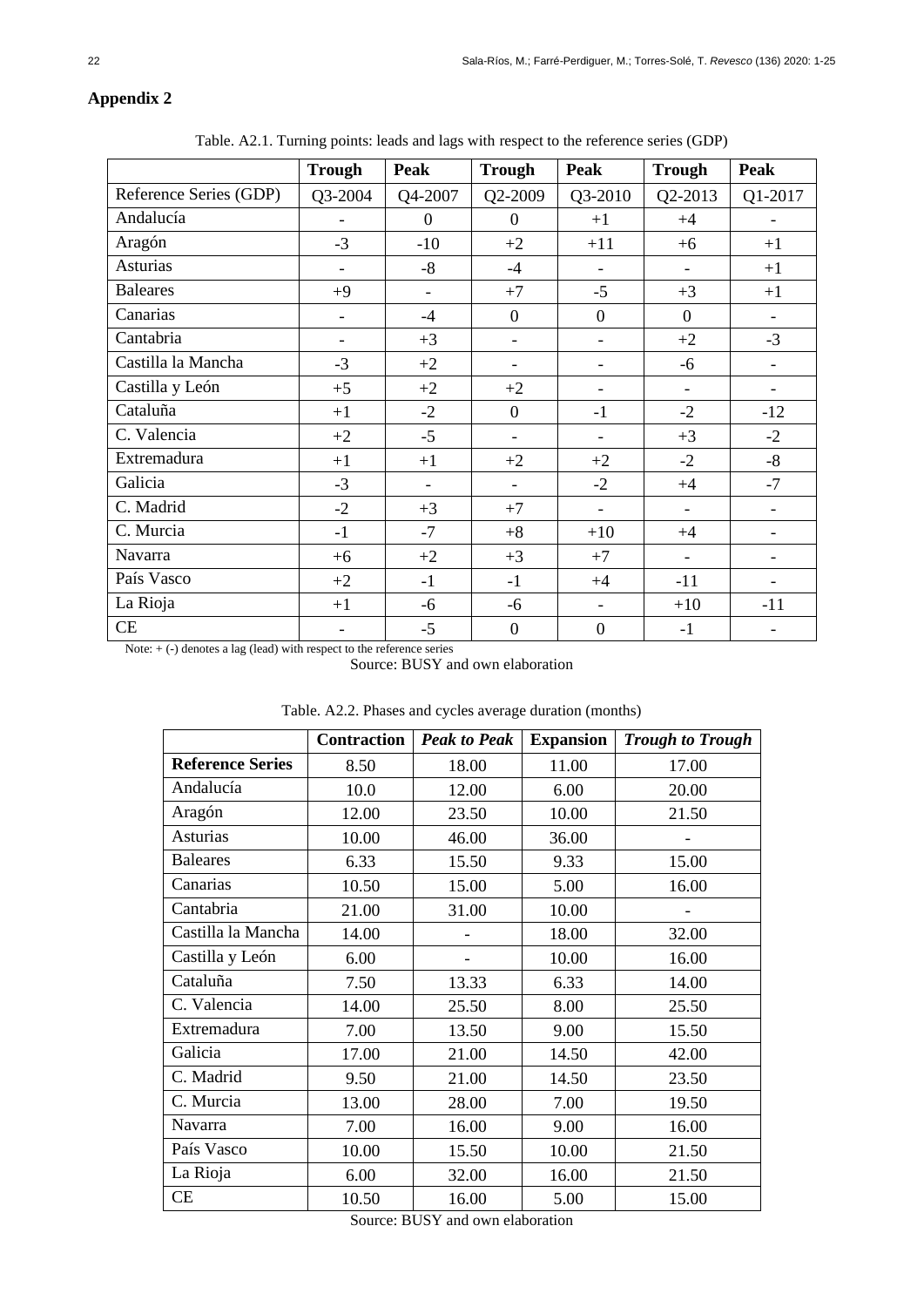|                    |              | <b>Average Lag</b> |         |              | <b>Median Lag</b> |         |
|--------------------|--------------|--------------------|---------|--------------|-------------------|---------|
| <b>Region</b>      | <b>Peaks</b> | <b>Troughs</b>     | All     | <b>Peaks</b> | <b>Troughs</b>    | All     |
| Andalucía          | 0.50         | 2.00               | 1.25    | 0.50         | 2.00              | 0.50    |
| Aragón             | 0.67         | 1.67               | 1.17    | $-4.50$      | $-0.50$           | 1.50    |
| <b>Asturias</b>    | $-3.50$      | $-4.00$            | $-3.67$ | $-3.50$      | $-4.00$           | $-6.00$ |
| <b>Baleares</b>    | $-2.00$      | 6.33               | 3.00    | $-2.00$      | 5.00              | 2.00    |
| Canarias           | $-2.00$      | 0.00               | $-1.00$ | $-2.00$      | 0.00              | 0.00    |
| Cantabria          | 0.00         | 2.00               | 0.67    | 0.00         | 2.00              | $-0.50$ |
| Castilla la Mancha | 2.00         | $-4.50$            | $-2.33$ | 2.00         | $-4.50$           | $-4.50$ |
| Castilla y León    | 2.00         | 3.50               | 3.00    | 2.00         | 3.50              | 2.00    |
| Cataluña           | $-5.00$      | $-0.33$            | $-2.67$ | $-7.00$      | $-1.00$           | $-1.50$ |
| C. Valencia        | $-3.50$      | 2.50               | $-0.50$ | $-3.50$      | 2.50              | 0.00    |
| Extremadura        | $-1.67$      | 0.33               | $-0.67$ | $-3.50$      | $-0.50$           | 1.00    |
| Galicia            | $-4.50$      | 0.50               | $-2.00$ | $-4.50$      | 0.50              | $-2.50$ |
| C. Madrid          | 3.00         | 2.50               | 2.67    | 3.00         | 2.50              | 0.50    |
| C. Murcia          | 1.50         | 3.67               | 2.80    | 1.50         | 1.50              | 1.50    |
| Navarra            | 4.50         | 4.50               | 4.50    | 4.50         | 4.50              | 4.50    |
| País Vasco         | 1.50         | 4.00               | 3.00    | 1.50         | 0.50              | 0.50    |
| La Rioja           | $-8.50$      | 1.67               | $-2.40$ | $-8.50$      | $-2.50$           | $-6.00$ |
| CE                 | $-2.50$      | $-0.50$            | $-1.50$ | $-2.50$      | $-0.50$           | $-0.50$ |

Table. A2.3. Turning point sequences with respect to the reference series

*Note: +(-) denotes a lag (lead) with respect to the reference series* Source: BUSY and own elaboration

|                         | <b>Contraction</b> | <b>Expansion</b> |
|-------------------------|--------------------|------------------|
| <b>Reference Series</b> | $-321,55$          | 241,03           |
| Andalucía               | $-276,08$          | 178,80           |
| Aragón                  | $-226,81$          | 186,23           |
| <b>Asturias</b>         | $-177,31$          | 125,68           |
| <b>Baleares</b>         | $-50,35$           | 61,46            |
| Canarias                | $-299,89$          | 45,03            |
| Cantabria               | $-146,52$          | 245,36           |
| Castilla la Mancha      | $-80,05$           | 82,71            |
| Castilla y León         | $-316,80$          | 199,79           |
| Cataluña                | $-110,54$          | 178,01           |
| C. Valencia             | $-67,71$           | 74,11            |
| Extremadura             | $-128,26$          | 3,81             |
| Galicia                 | $-6,40$            | 69,26            |
| C. Madrid               | $-100,01$          | 271,08           |
| C. Murcia               | $-20,79$           | 48,58            |
| Navarra                 | $-149,81$          | 132,94           |
| País Vasco              | $-56,60$           | 481,48           |
| La Rioja                | $-431,45$          | 147,74           |
| <b>CE</b>               | $-86,56$           | 92,78            |

Table. A2.4. Phases average amplitude

Source: BUSY and own elaboration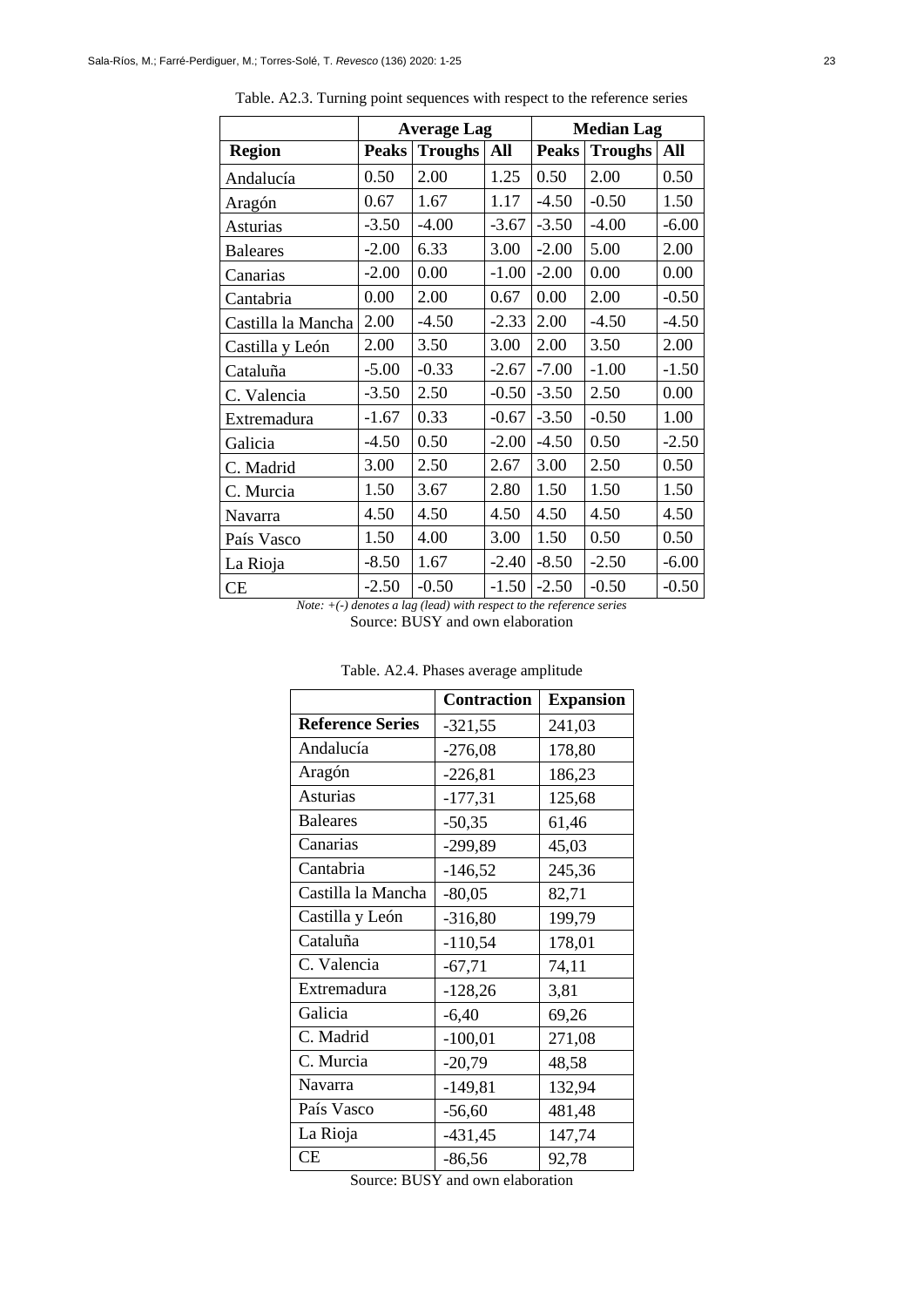## **Appendix 3**





| Stage          |                | Cluster combined | Coefficients |                  | Stage cluster first appears | <b>Next</b>      |
|----------------|----------------|------------------|--------------|------------------|-----------------------------|------------------|
|                | Cluster 1      | Cluster 2        |              | Cluster 1        | Cluster 2                   | stage            |
|                | 9              | 15               | 3,827        | $\theta$         | 0                           | 5                |
| $\overline{2}$ |                | 11               | 5,078        | $\theta$         | 0                           | 5                |
| 3              | 14             | 16               | 6,342        | $\overline{0}$   | 0                           | 8                |
| 4              | 7              | 8                | 7,189        | 0                | 0                           | 6                |
| 5              |                | 9                | 8,609        | $\overline{2}$   |                             | 10               |
| 6              | $\overline{2}$ | 7                | 8,691        | $\overline{0}$   | 4                           | 7                |
| $\mathcal{I}$  | $\overline{2}$ | 12               | 10,716       | 6                | 0                           | 9                |
| 8              | 10             | 14               | 13,175       | $\boldsymbol{0}$ | 3                           | 11               |
| 9              | $\overline{2}$ | 17               | 14,974       | 7                | 0                           | 13               |
| 10             |                | 3                | 16,169       | 5                | 0                           | 11               |
| 11             |                | 10               | 17,678       | 10               | 8                           | 12               |
| 12             |                | 5                | 18,981       | 11               | 0                           | 13               |
| 13             |                | $\overline{2}$   | 20,881       | 12               | 9                           | 14               |
| 14             |                | $\overline{4}$   | 28,186       | 13               | $\theta$                    | 15               |
| 15             |                | 6                | 30,592       | 14               | 0                           | 16               |
| 16             |                | 13               | 32,782       | 15               | 0                           | $\boldsymbol{0}$ |

Table. A3.1. Agglomeration Schedule

Source: SPSS and own elaboration